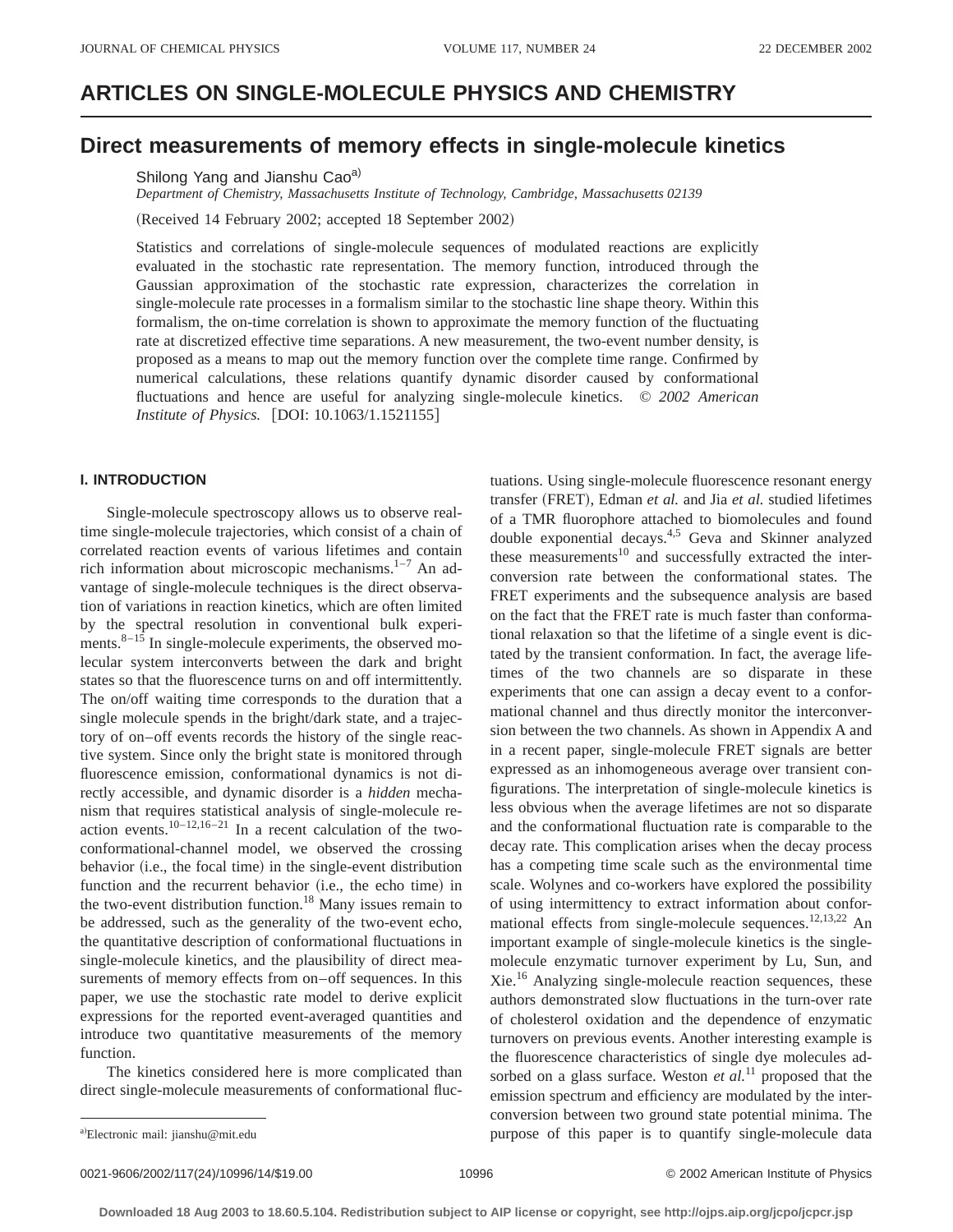analysis in a unified framework and to propose more effective measurements of memory effects.

Single reaction events are often modulated by conformational distribution and fluctuations which cannot be described by conventional chemical kinetics. Phenomenological chemical kinetics quantify a first-order rate process with the equilibrium constant measured by the ratio of equilibrium reactant and product concentrations, and with the total rate constant obtained from exponential relaxation to the equilibrium configuration. The phenomenological chemical reaction is a Poisson process, reaction events are stochastically independent, and the nonequilibrium concentration decays exponentially. In a realistic situation, the decay rate is not a constant but modulated by the evolving conformational configuration. (Solvent interactions, intramolecular couplings, electrostatic potentials, geometric effects of macromolecules, etc.) $23-29$  Single-molecule experiments monitor rate fluctuations occurring during single decay events, which cannot be easily detected using ensemble-averaged experimental techniques. In Sec. II, we introduce the modulated reaction model as the generic scheme to incorporate effects of environmental modulation on rate processes, and define related single-molecule quantities to elucidate the difference between single-molecule and ensemble averaged measurements.

Single-molecule sequences can be analyzed with several methods, $\frac{2}{3}$  including fluorescence intensity correlation function, on-time histogram, joint probability of two on-time events, on-time correlation function, etc. It is not clear how to relate these different quantities and how to quantify modulation effects on reactions. In Sec. VI, we introduce a different but equivalent representation of modulated reactions: the stochastic rate model, where the evolution of the timedependent rate is treated as a stochastic process. Similar to Kubo–Anderson's stochastic rate theory,  $30,31$  the stochastic process of the rate is described by the average rate, used in conventional chemical kinetics, and the memory function, which characterizes memory effects due to the coupling of the reaction to its environments. As a result, all singlemolecule quantities can be explicitly evaluated in terms of the average rate and the memory function. As shown in Sec. III A, the memory function directly gives the interconversion rate for the two-channel model, but cannot be decomposed into reaction and modulation factors for a multiple-channel model. In general, the memory function is a convolution of reactions and conformational fluctuations, but decays asymptotically to the fundamental mode of conformational relaxation. With these developments in Sec. III, we can express single-molecule measurements in terms of the memory function  $(e.g., the two-event echo in Appendix B)$  and model experimental observations of stretched exponential and power-law decay.

In Sec. IV, we establish the relation between the memory function and the on-time correlation function. With the stochastic rate formalism, we should distinguish two stochastic quantities of different nature: the on-state waiting time dictated by the time-dependent rate and the reaction rate dictated by the conformational dynamics. Thus, we observe a short decay event from a slow channel and a long decay



FIG. 1. An illustration of (a) the two-channel model and (b) the linear three-channel model.

event from a fast channel. It is also possible that because of conformational changes the system which enters the bright state from the slow channel may react from the fast channel. Instead of associating an on-state event with a specific conformational channel, we correlate two on-time events to reveal the correlation hidden under stochastic fluctuations. There are two ways to register the on-time correlation as a function of the number of events in between, or as a function of the time separation. The first kind of on-time correlation function is the focus of our discussion. It has the advantage of having an equal number of data points for different separations of events and the disadvantage of using discretized variables. It is shown in Sec. IV that the on-time correlation function is equal to the memory function evaluated at the average time separation between two on-time events. This approximate relation is proved under two conditions: the Gaussian limit, where the second cumulant contribution is much smaller than the constant rate term, and the slow modulation limit, where conformational fluctuation time scale is much slower than the reaction process time scale. The second kind of on-time correlation function is discussed in Appendix C and is related to the two-event number density discussed in the following.

In Sec. V, we introduce a new single-molecule measurement: the two-event number density. Along single-molecule kinetics sequences, the decay events are evenly and randomly distributed, so the number density of events is a constant. Now let us take two events along a sequence and register the two events with the time separation from the beginning of one event to the end of another event. Are two events randomly distributed? Yes, if the reaction events are not correlated, the two-event number density is a constant. In the presence of memory, events of similar lengths are likely to group, so that the deviation from the constant number density is a new measure of memory effects. We can show that the deviation from the constant number density is exactly proportional to the memory function for a reaction with infinite fast backreaction rate, and is approximately proportional to the memory function for a general reaction. In comparison, the on-time correlation functions are recorded at discretized time separations and are thus less accurate, while the two-event number density are recorded continuously and are thus more reliable. Our main results are confirmed by nu-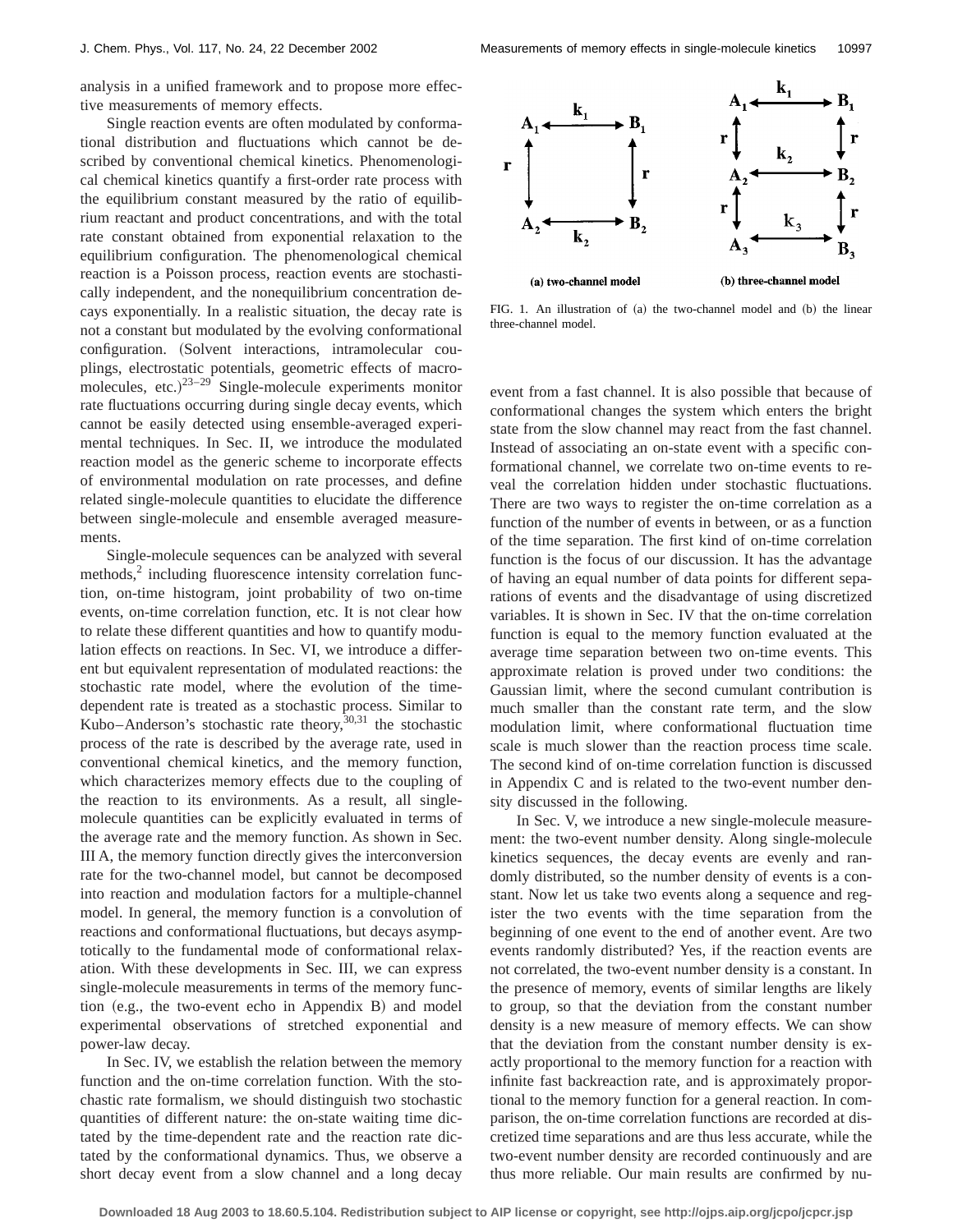

FIG. 2. An illustration of  $(a)$  the modulated reaction scheme and  $(b)$  the stochastic rate model.

merical simulations in Secs. IV and V, and are summarized in Sec. VI.

# **II. MODULATED REACTION MODEL**

The influence of conformational fluctuations on chemical kinetics is described by the modulated reaction model illustrated in Figs. 1 and  $2(a)$ .<sup>17–20,23,29,32,33</sup> In this model, the reaction rate constant depends on environments which are represented by conformational channels, and different channels interconvert according to conformational dynamics. The conformational channels refer to complex environments that influence the reaction process, and arise from various molecular mechanisms including intramolecular structures, intermolecular interactions, solvent configurations, etc. Two specific examples of the generic modulated model, the twochannel model and the three-channel model, are illustrated in Fig. 1 and will be used later in explicit calculations. Modulated reaction model has been extended to the analysis of single-molecule quantum waiting time distribution functions<sup>14,22,34,35</sup> and heterogeneous diffusion process.<sup>36-41</sup> The kinetics of the generic modulated reaction model follows:

$$
\begin{pmatrix} \dot{\rho}_a(t) \\ \dot{\rho}_b(t) \end{pmatrix} = - \begin{pmatrix} \Gamma_a + K_a & -K_b \\ -K_a & \Gamma_b + K_b \end{pmatrix} \begin{pmatrix} \rho_a(t) \\ \rho_b(t) \end{pmatrix},
$$
\n(1)

where  $\Gamma_a$  governs the conformational dynamics in the bright state *A* (i.e., the on-state),  $\Gamma_b$  governs the conformational dynamics in the dark state *B* (i.e., the off-state),  $K_a$  is the forward rate from the bright state to the dark state, and  $K_b$  is the backward rate from the dark state to the bright state. For a multiple channel model with a discretized distribution of conformational channels,  $\rho$  is a vector, *K* and  $\Gamma$  are rate matrices. For a continuous model with a set of conformational coordinates,  $\rho$  and  $K$  are functions of the conformational coordinates, and  $\Gamma$  is a differential operator which governs the evolution of these coordinates. The modulated reaction model can be regarded as a hidden Markovian scheme, where *K* dictates the reaction directly and  $\Gamma$  characterizes the hidden mechanism which affects the reaction process indirectly.

Although introduced in the context of single-molecule reactions, the modulated reaction model is general enough to represent a broad class of kinetic processes with dynamic disorder. In complex chemical processes, chemical reactions are usually modulated by geometric constraints, slow structural relaxation, and hydrogen bonding and network in aqueous systems. In the presence of these slow environmental fluctuations, the competition between the reaction dynamics and the conformational dynamics leads to nonexponential kinetics and memory effects. $2^{3-29}$  In a paper titled "Rate processes with dynamical disorder,'' <sup>42</sup> Zwanzig listed examples of such processes which include self-diffusion in water, gated diffusion, protein dynamics, fluorescence depolarization, dynamical percolation, barrierless relaxation, etc. Essentially, any sequence composed of two distinct measurements can be mapped to two-state kinetics, where the states refer to chemical states, fluorescence states, charge transfer states, binding sites, different modes of hopping, different regions of diffusion, etc.

The modulated reaction model is discussed in details in Refs. 18 and 21. For convenience of further calculations, we summarize these discussions and elaborate on the physical meanings where necessary.

 $(1)$  The reversible full reaction in Eq.  $(1)$  can be decomposed into the forward half-reaction described by the survival probability  $G_a(t) = \exp[-t(\Gamma_a + K_a)]$  and the backward half-reaction by the survival probability  $G_b(t) = \exp[-t(\Gamma_b)]$  $+K_b$ ]. The Green's function solution to Eq. (1) can be expanded into a series of half-reactions linked by the forward rate constant matrix  $K_a$  and the backward rate constant matrix  $K_b$ . For example, the bright state Green's function associated with the fluorescence correlation function is equivalent to an infinite series of half-reaction sequences

$$
G_{aa} = G_a + G_a \cdot K_b G_b \cdot K_a G_a
$$
  
+ 
$$
G_a \cdot K_b G_b \cdot K_a G_a \cdot K_b G_b \cdot K_a G_a + \cdots,
$$
 (2)

where the dot represents a time convolution. For an ergodic system, the population evolution measured in bulk experiments is equivalent to the summation of all possible sequences of half-reaction events along single-molecule trajectories, and the equilibrium ensemble-averaged quantities in the bulk state can be recovered by averaging along singlemolecule trajectories.

 $(2)$  The phenomenological rate constant in chemical kinetics can be interpreted as the inverse of the average lifetime at the bright or dark state, giving

$$
\overline{t}_a = \int_0^\infty \sum G_a(t) F_a dt = \frac{\sum \rho_a}{\sum K_a \rho_a} = \frac{1}{k_a}
$$
\n(3)

and, similarly,  $\bar{t}_b = 1/k_b$ . In Eq. (3),  $F_a$  is the stationary flux defined in Eq.  $(6)$ . Evidently, the macroscopic rate constant in phenomenological chemical kinetics is simply an inhomogeneous average of the microscopic reaction rate constants and therefore does not contain any information about dynamic disorder. The ratio of the average forward and backward reaction rate constants satisfies the phenomenological detailed balance relation

$$
k_a n_a = k_b n_b \,,\tag{4}
$$

where  $n_a = \sum \rho_a$  and  $n_b = \sum \rho_b$  are, respectively, the total equilibrium populations in the bright state and in the dark state. In the context of single-molecule measurements, the detailed balance relation in Eq.  $(4)$  is a result of the longtime averaging of the waiting time along single-molecule trajectories, which defines both the average rate constant and the equilibrium distribution. Furthermore, bulk-state relaxation experiments measure the total rate constant  $k_{\text{total}} = k_a$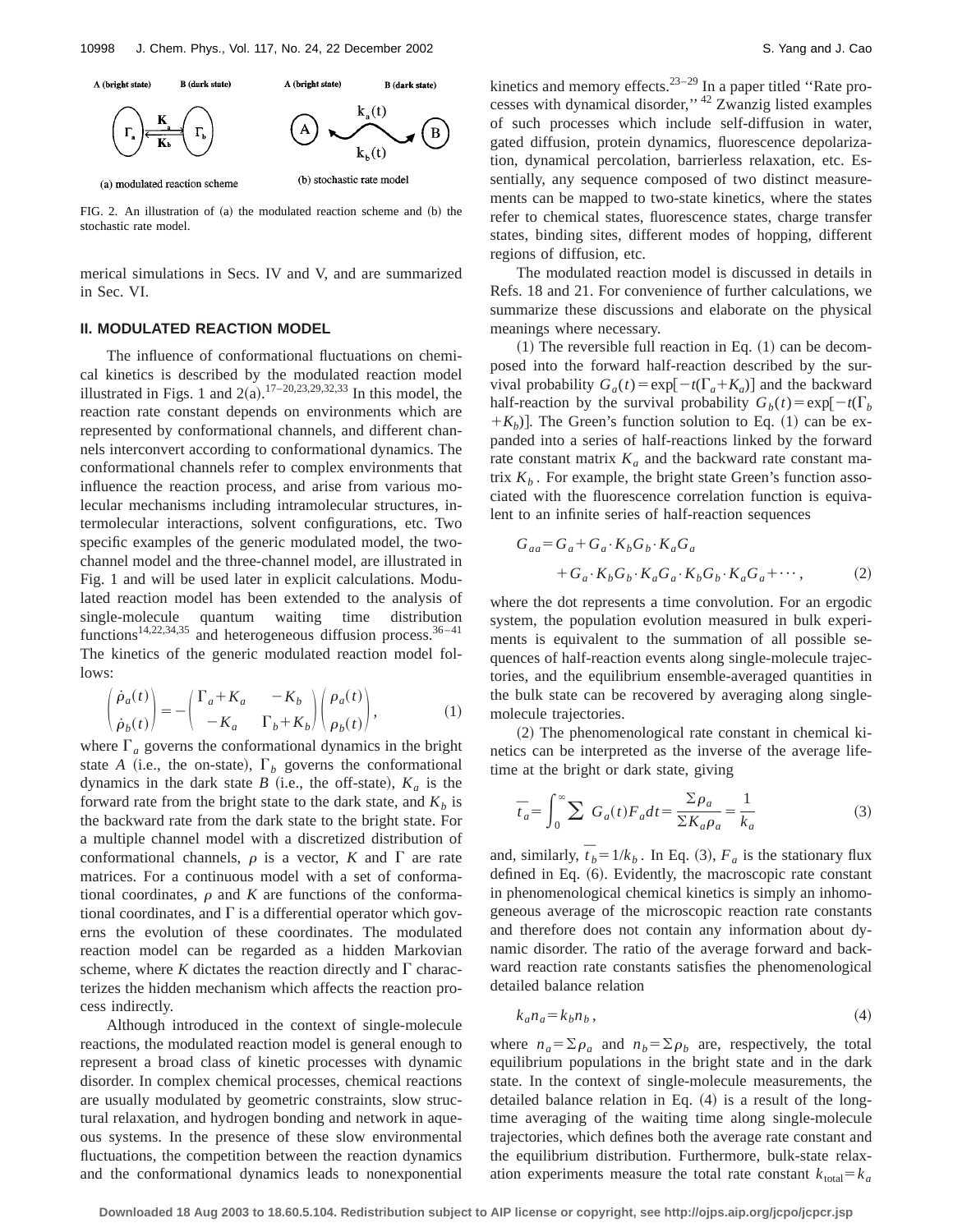$+k<sub>b</sub>$ , whereas the forward and backward rate constants are obtained through the detailed balance condition in Eq. (4). In contrast, single-molecule experiments separate the forward and backward half-reactions, and determine the two rate constants from the average on and off times.

 $(3)$  The time-independent solution to Eq.  $(1)$  defines the equilibrium distribution,  $(\Gamma_a + K_a)\rho_a = K_b \rho_b$  and  $(\Gamma_b$  $(K_b)\rho_b = K_b\rho_a$ , which relate  $\rho_a$  to  $\rho_b$  and vice versa. Taking the trace of both sides of the two equations, we obtain the macroscopic detailed balance relationship,  $n_a k_a = n_b k_b$ . The overall balance condition follows directly from the conservation of the flux, but it does not exclude the possibility of a net current circulating around conformational channels. In fact, this kind of net current can lead to the intriguing phenomenon of Brownian ratchets. For example, different modes of diffusion lead to a net motion driven by the coupling of random Brownian motions and chemical reactions. The possibility of a net current can be excluded by equating the microscopic fluxes of the forward and backward reactions

$$
K_a \rho_a = K_b \rho_b \,,\tag{5}
$$

which leads to the equilibrium conformational distribution  $\Gamma_a \rho_a = \Gamma_b \rho_b$ . With the same conformational dynamics for the two states,  $\Gamma_a = \Gamma_b$ , we have  $\rho_a \propto \rho_b$  and  $K_a \propto K_b$ , which are useful for further calculations.

 $(4)$  To formulate event-averaged quantities, it is necessary to introduce the stationary occurrence probability flux

$$
\begin{pmatrix} F_a \\ F_b \end{pmatrix} = \mathcal{N} \begin{pmatrix} K_b \rho_b \\ K_a \rho_a \end{pmatrix},\tag{6}
$$

where  $F_a$  is the stationary flux from the bright state to the dark state, and  $F_b$  is the stationary flux from the dark state to the bright state. It follows that  $\Sigma K_a \rho_a = \Sigma K_b \rho_b = \mathcal{N}^{-1}$ , implying the conservation of the flux.<sup>18</sup> Given the stationary fluxes, we define the distribution function of on-time events as  $f_a(t) = \sum K_a G_a(t) F_a$  and the joint distribution function of on-off events as  $f_{ab}(t_2, t_1) = \sum K_b G_b(t_2) K_a G_a(t_1) F_a$ , which will be evaluated explicitly. These event-averaged quantities cannot be obtained directly from bulk experiments and must be collected along single-molecule trajectories.

## **III. STOCHASTIC RATE MODEL**

As demonstrated in Ref. 21, given a specific model, the single-molecule quantities can be computed and the features such as the focal time and the echo time can be identified. In this paper, we will show the generality of these features by virtue of the stochastic rate model. The environmental fluctuations introduces a time dependence on the rate constant, which can now be treated as a stochastic variable. Similar to Kubo's stochastic line-shape theory, $30,31$  each realization of the stochastic rate defines a rate process, and single molecular measurements can be obtained by taking a stochastic average of rate fluctuations. The modulated reaction model is analogous to the Schrödinger picture in quantum mechanics, as the occupancy in each conformational channel changes with time but the rate constant for each channel remains constant. The stochastic reaction rate model is analogous to the Heisenberg picture in quantum mechanics, as the rate evolves with time. As illustrated in Fig. 2, though in different pictures, these two models are equivalent.

To begin, we write the kinetics of the generic modulated reaction model in a compact form

$$
\dot{\rho}(t) = -(\Gamma + K)\rho(t),\tag{7}
$$

where  $\Gamma$  characterizes the conformational dynamics and  $K$ characterizes the reaction kinetics. In general,  $\Gamma$  can be any dynamic operator [e.g.,  $\Gamma = -\lambda \theta \partial_x(\partial_x + x/\theta)$  is the Fokker– Planck operator for normal diffusion in a harmonic potential], and  $K$  can be any form of kinetic processes, including discretized multichannel rate and coordinate-dependent rate. We introduce the stochastic representation for modulated reactions by rewriting the Green's function solution to Eq.  $(7)$ in the interaction picture as

$$
G(t) = e^{-(\Gamma + K)t} = e^{-\Gamma t} \exp\left(-\int_0^t K(\tau) d\tau\right).
$$
 (8)

The time-dependent rate is defined through a matrix transformation  $K(t) = e^{\Gamma t} K e^{-\Gamma t}$  so that conformational modulation is incorporated into the time dependence of the rate.

With the time-dependence rate, all single-molecule quantities can be evaluated explicitly in the stochastic rate model. For example, using the identity  $\Sigma\Gamma_a=0$ , the average survival probability in the bright state can be written as  $S(t) = \langle G_a(t) \rangle = \langle \exp(-\int_0^t K_a(\tau) d\tau) \rangle$ , where the average is taken with respect to the equilibrium conformational distribution  $\langle A \rangle = \sum A \rho_a / \sum \rho_a$ . Cumulant expansion of *S*(*t*) leads to

$$
S(t) = \exp\left[\sum_{n=1}^{\infty} \frac{(-1)^n}{n!} \int_0^t d\tau_1 \cdots \int_0^t d\tau_n \chi_n(\tau_1, ..., \tau_n)\right],
$$
\n(9)

where  $\chi_n(\tau_1, \ldots, \tau_n)$  is the *n*th order cumulant function. As a result of the detailed balance condition,  $\Gamma_a \rho_a = 0$ , the average rate and correlation functions are stationary. Thus, we have

$$
\chi_1(t) = \langle K_a(t) \rangle = \langle K_a \rangle = k_a, \tag{10}
$$

which is the phenomenological rate constant, and

$$
\chi_2(t_1, t_2) = \langle \delta K_a(t_1) \delta K_a(t_2) \rangle = \langle \delta K_a e^{-\Gamma_a(t_1 - t_2)} \delta K_a \rangle
$$
  
=  $\chi_{aa}(t_1 - t_2)$ , (11)

which rigorously defines the memory function for the stochastic rate. The initial value of the memory function gives the variance of the reactive rate  $\chi(0) = \langle \delta k^2 \rangle = k_d^2$ . By truncating the expansion in Eq.  $(9)$  to second order, we obtain the Gaussian stochastic rate model

$$
S(t) = \exp[-k_a t + M_{aa}(t)]
$$
\n(12)

with  $M_{aa}(t) = \int_0^t (t-\tau) \chi_{aa}(\tau) d\tau$ . Similar expressions can be obtained for the backward half-reaction as well as for the reversible full-reaction. Since the survival probability decreases with time,  $k_a \geq \int_0^t (1 - \tau/t) \chi_{aa}(\tau) d\tau$  has to be satisfied, which implies a small variance of reaction rates and a finite correlation time for conformational fluctuations. We emphasize that the stochastic model and the memory function are completely general whereas the Gaussian stochastic rate model is approximate.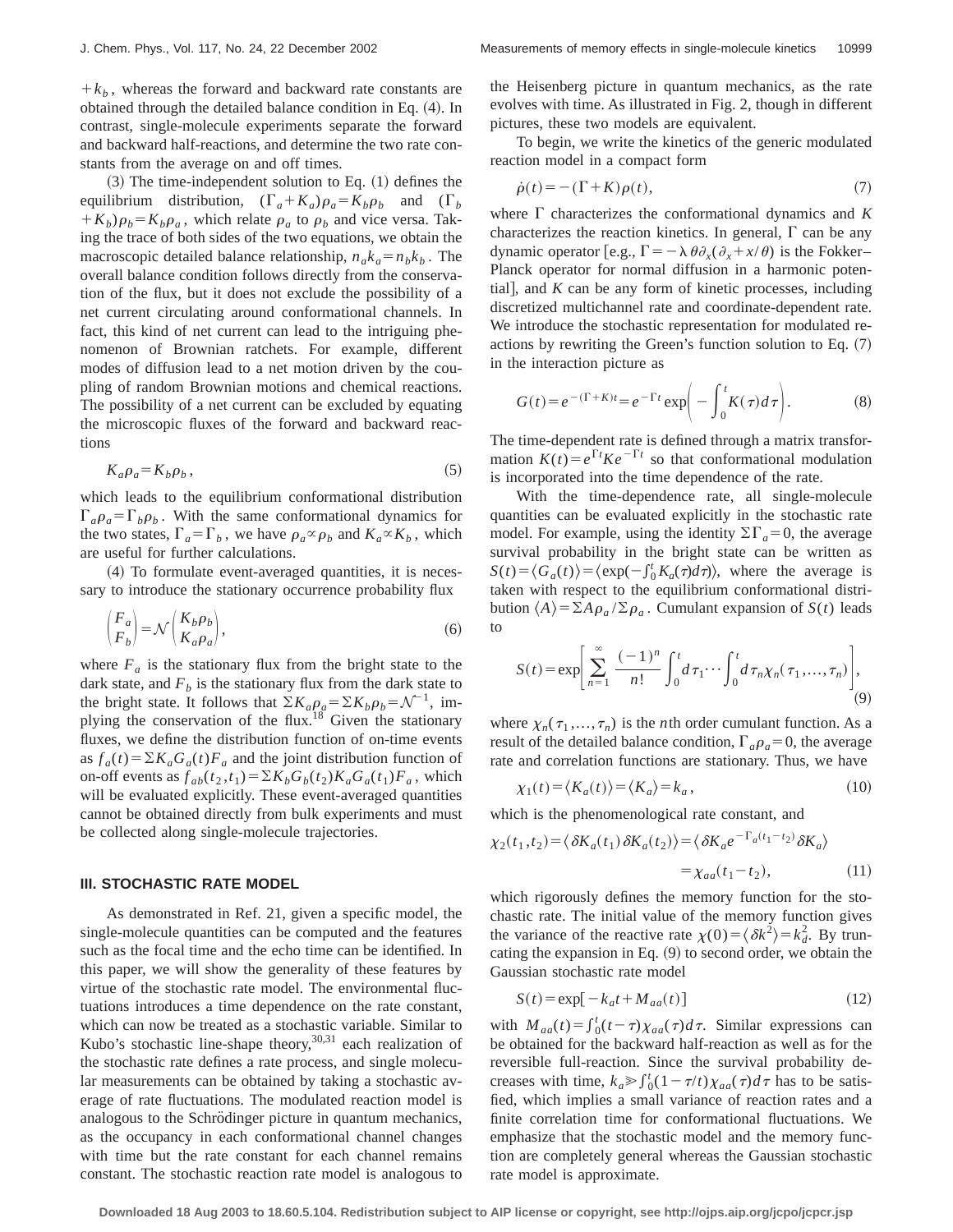The kinetic problem considered here is more general than conformational kinetics probed by single-molecule fluorescence resonant energy transfer (FRET) or other related techniques. With these techniques, the decay process is much faster than conformational fluctuations so that the variation of the rate during a single decay event can be ignored. Thus, the single-molecule sequence consists of a large number of forward half-reaction events, where the on-time duration corresponds a specific conformational state, and the evolution of the decay time directly records conformational dynamics. In comparison, for single-molecule kinetics, we have to properly treat the convolution of reaction and modulation, i.e., the time dependence of the rate during a single decay event. Evidently, the reaction limit of our results here will be useful for analyzing FRET. In Appendix A, we discuss the statistics and correlation of FRET measurements and show that the memory function remains a useful tool.

The importance of the memory function in singlemolecule kinetics can be better appreciated by the comparison with the memory function in condensed phase spectroscopy.<sup>30,31</sup> Stochastic line-shape theory describes stochastic fluctuations of the transition frequency using the energy gap correlation function and thus provides a universal language to unify and quantify different optical spectroscopy measurements. The specific form of the energy gap memory function depends on environmental dynamics and the coupling between the quantum transition and its environment. The evaluation of this phenomenological memory function has motivated microscopic theories of solvation dynamics and solution spectroscopy. In a similar fashion, the introduction of the memory function in this paper provides a unified framework to quantify memory effects in single-molecule kinetics and to explicitly evaluate single-molecule measurements. The memory kernel is the key quantity we extract from single-molecule sequences and use to characterize modulated reactions. For example, in Appendix B, we derive the expression for the two-event distribution function within the framework of the Gaussian stochastic rate approximation. Several forms of the memory function are discussed in the following.

# **A. Discretized conformational states: Two-channel and multichannel models**

The simplest example of modulated reactions is the two $conformational-channel model$  illustrated in Fig.  $1(a)$  For the forward half-reaction, we have  $k_a = \rho_1 k_1 + \rho_2 k_2$ ,  $k_d^2 = \rho_1 \rho_2 (k_1 - k_2)^2$ , and

$$
\chi_{aa}(t) = k_d^2 \exp[-(\gamma_1 + \gamma_2)t],\tag{13}
$$

where  $\rho_1 = \gamma_2 / (\gamma_1 + \gamma_2)$  and  $\rho_2 = \gamma_1 / (\gamma_1 + \gamma_2)$  are the equilibrium populations of the two conformational channels. From the memory function, we will be able to determine the total interconversion rate between the two channels. For a multichannel model, we will not be able to find such a simple interpretation for the memory function except for special cases as in Fig.  $1(b)$ . In general, the memory function is a summation of many exponential functions and characterizes the average effects of conformational modulation on the reactive rate process.

# **B. Continuous conformational states: Coordinate dependence**

Our definition of the memory function provides a possible interpretation of the recent finding of stretched exponential relaxation in single-molecule experiments.<sup>43</sup> In a general situation where the rate constant is coupled to a set of conformational degrees of freedom with the coordinate dependence  $k(x)$ , the memory function becomes

$$
\chi(t) = \frac{1}{(2\pi)^2} \int d\zeta_1 d\zeta_2 \widetilde{k}(\zeta_1) \widetilde{k}(\zeta_2) \{ \exp[i\zeta_1 x(0) + i\zeta_2 x(t)] \} - \langle \exp[i\zeta_1 x(0)] \rangle \{ \exp[i\zeta_2 x(0)] \} \},
$$
\n(14)

where  $\tilde{k}(\zeta) = \int k(y) \exp(i y \zeta) dy$  is the Fourier transform of the rate function  $k(x)$  and the stochastic average is carried out with respect to the conformational dynamics of  $y(t)$ . Assuming a Gaussian stochastic process for the conformational coordinate Eq.  $(14)$  can be evaluated with the second-order cumulant expansion. This expression incorporates a large class of modulated rate processes and leads to a stretched exponential with a proper choice of the coordinate dependence in the rate function.

## **C. Long-time behavior**

We note that the memory function measures modulating effects of environments on two-state kinetics, but does not directly probe environmental fluctuations. Nevertheless, the asymptotic behavior of the memory function reveals the nature of the long-time relaxation of environmental fluctuations. To demonstrate this, we expand conformational fluctuations as  $G(t) = |\varphi_n\rangle E_n(t) \langle \varphi_n|$  where the eigenstates satisfy  $\langle \varphi_n | \varphi_m \rangle = \delta_{nm}$ , and  $E_n(t)$  is the characteristic function for the *n*th eigenstate. In order words,  $\varphi_n(x)$  are the normal modes of conformational fluctuations. In this basis set, we expand the rate constant as  $k(x) = \sum c_n \varphi_n(x)$  so that  $\langle k(x) \rangle = c_0$ , and

$$
\chi(t) = \sum_{n=1}^{\infty} c_n^2 E_n(t).
$$
 (15)

The smallest nonzero eigenvalue has the slowest decay and thus dominates the asymptotic behavior, i.e.,

$$
\lim_{t \to \infty} \chi(t) \propto E_1(t) \tag{16}
$$

which directly probes the fundamental mode of conformational fluctuations. As an important example, we demonstrate this aspect of the memory kernel using the example of subdiffusive environments.

#### **D. Memory function for subdiffusive environments**

To illustrate the generality of memory effects, we hereby consider a single-molecule experiment in a disordered medium where the conformational dynamics is modeled by subdiffusive motion in a harmonic potential. Subdiffusive transport is widely observed in diverse fields, including charge transport in amorphous semiconductors, Nuclear magnetic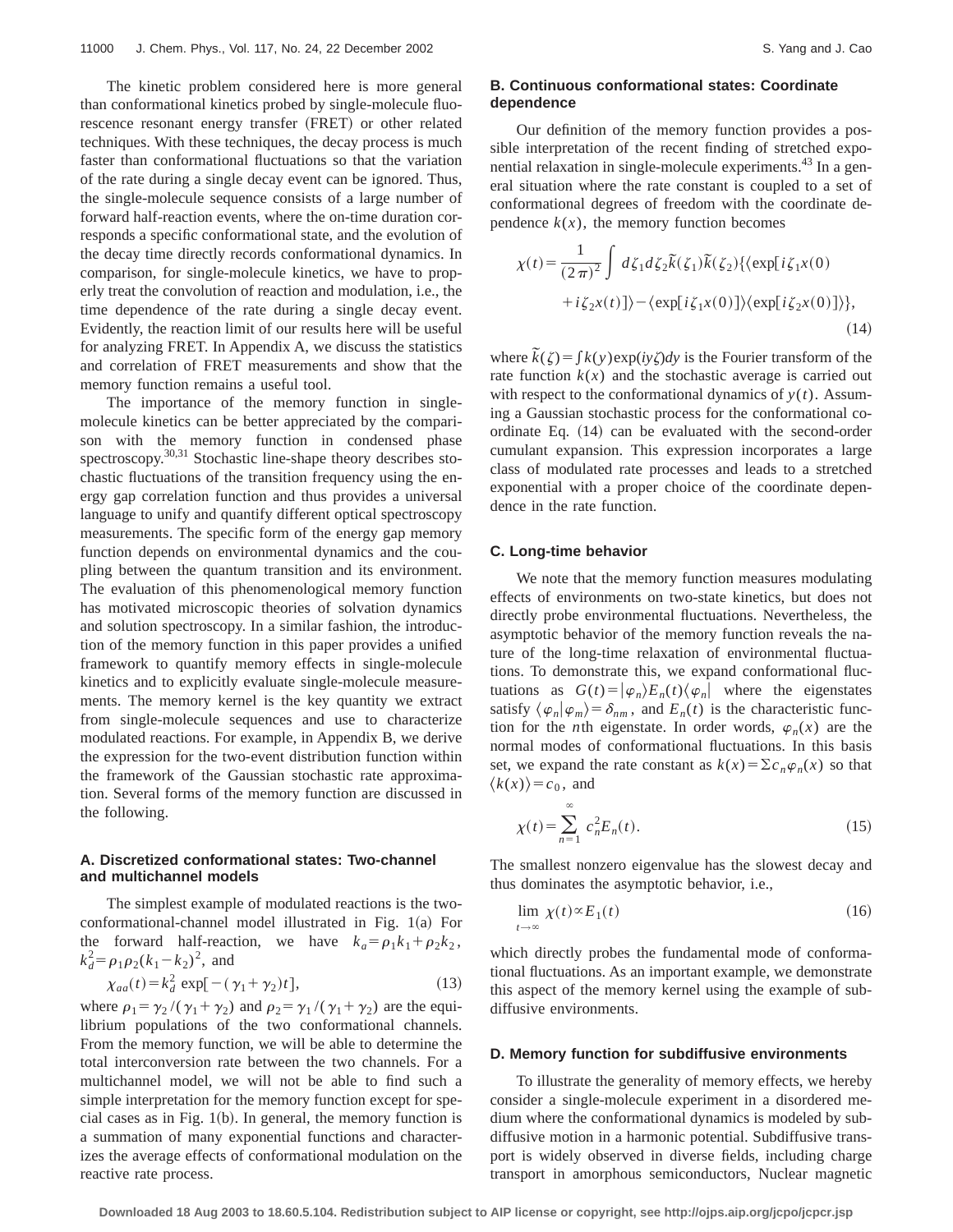resonance diffusometry in disordered materials, and bead dynamics in polymer networks. Metzler, Barkai, and Klafter proposed a generalized fractional Fokker–Planck equation for anomalous diffusion, and later justified the approach from a continuous time random walk model.<sup>44</sup> Unlike linear Brownian motion in the diffusive regime, the mean square displacement in the free subdiffusive space follows

$$
\langle (\Delta x)^2 \rangle = \frac{2K_\gamma}{\Gamma(1+\gamma)} t^\gamma \quad \text{with } 0 < \gamma < 1,\tag{17}
$$

where  $K_{\gamma}$  is the generalized diffusion coefficient, and the Stokes–Einstein relation is generalized as  $K_{\gamma} = k_B T/m \eta_{\gamma}$ , where  $\eta_{\gamma}$  is the generalized friction coefficient. The subdiffusive motion in a potential is described by the corresponding Fokker–Planck operator  $-\mathcal{L}_{FP} = \partial_x[V'(x)/m\eta_y]$  $+ K_{\gamma} \partial_{x}^{2}$ . In a harmonic potential,  $V(x) = m \omega^{2} x^{2}/2$ , the Green's function for the subdiffusive motion is

$$
G(x, x', t) = \sqrt{\frac{m\omega^2}{2\pi k_B T}} \sum_{n=0}^{\infty} \frac{1}{2^n n!} E_{\gamma}(-n\tilde{t}^{\gamma})
$$

$$
\times H_n\left(\frac{\tilde{x}'}{\sqrt{2}}\right) H_n\left(\frac{\tilde{x}}{\sqrt{2}}\right) \exp\left[-\frac{\tilde{x}^2}{2}\right],\tag{18}
$$

where the characteristic time unit  $\tau$  is defined by  $\tau^{-\gamma}$  $= \omega^2/\eta_\gamma$ ,  $\tilde{t} = t/\tau$  and  $\tilde{x} = x\sqrt{m\omega^2/k_BT}$  are temporal and spatial coordinates in reduced units,  $H_n(x) = (-1)^n$  $\times$ exp[x<sup>2</sup>] $\partial_x^{\eta}$  exp[ $-x^2$ ] is the Hermite polynomial, and  $E_{\gamma}(z)$  $= \sum_{m=0}^{\infty} \frac{z^m}{\Gamma(1+\gamma m)}$  is the Mittag–Leffler function. For  $\gamma=1$ , the Mittag–Leffler function becomes the exponential function,  $E_1(z) = \exp(z)$ . The equilibrium distribution is deduced from the long time limit of the Green's function,  $\rho(x) = \sqrt{m \omega^2/2 \pi k_B T} \exp[-\tilde{x}^2/2].$ 

In general, a coordinate-dependent rate function can be expanded as  $k(x) = \sum_{n=0}^{\infty} c_n H_n(\tilde{x}/\sqrt{2})$  so that the average stochastic rate and the correlation function of the stochastic rate become  $\langle k(x) \rangle = c_0$  and

$$
\chi(t) = \langle \delta k(x) G(x, x', t) \delta k(x') \rangle
$$
  
= 
$$
\sum_{n=1}^{\infty} c_n^2 2^n n! E_{\gamma}(-n\tilde{t}^{\gamma}).
$$
 (19)

In the long time limit, the memory function of the fluctuating rate  $\chi(t)$  follows a power law decay according to the properties of the Mittag–Leffler function.

As a special case, we assume a quadratic form of the coordinate dependence, i.e.,  $k(x) = \kappa x^2$ , so that the correlation function of the stochastic rate is given by  $\chi(t)$  $= \chi(0)E_{\gamma}(-2\tilde{t}^{\gamma})$ . In the short time regime, when  $t \leq \tau$ ,

$$
E_{\gamma}(-2\tilde{t}^{\gamma}) \sim 1 - 2\tilde{t}^{\gamma}/\Gamma(1+\gamma) \sim \exp[-2\tilde{t}^{\gamma}/\Gamma(1+\gamma)] \tag{20}
$$

is a stretched exponential; while in the long time regime, *t*  $\gg \tau$ ,

$$
\sum_{\tilde{t}} \tilde{t}(\tilde{t}) - \frac{\tilde{t}(\tilde{t})}{2\Gamma(1-\gamma)} - \frac{\tilde{t}(\tilde{t})}{4\Gamma(1-\gamma)} \tag{21}
$$

is a power law decay. Numerical calculations of  $E_{\gamma}(-2\tilde{t}^{\gamma})$ are shown in Fig. 3 for different values of  $\gamma$ . As  $\gamma$  approaches



FIG. 3. Numerical calculation of  $E_{\gamma}(-2t^{\gamma})$ . For  $\gamma$  close to 1,  $E_{\gamma}(-2t^{\gamma})$  is similar to exponential decay; while for small  $\gamma$ , it deviates from exponential decay and exhibits stretched exponential in the short time regime and power-law behavior in the long time regime.

1, the Mittag–Leffler function becomes close to a single exponential function; while for small  $\gamma$ , it clearly deviates from exponential decay and shows the power-law behavior in the long time regime.

## **IV. ON-TIME CORRELATION FUNCTION**

One direct measure of the memory function is the ontime correlation function illustrated in Fig. 4, which was first used in Xie's experiment as a measure of memory effects. With the introduction of the stochastic rate model and memory function, we are now able to explicitly show the relation between the memory function and the on-time correlation function. Here, this relationship is proved within the slow modulation limit and the small variance limit. Though both are derived for the small variance limit, the first proof invokes the second cumulant approximation but does not require the slow modulation assumption; and the second proof does not involve any assumptions about the convergence of the memory function but requires the slow modulation assumption.

#### **A. Second cumulant expansion**

The on-time correlation function is defined as

$$
Cor(n) = \frac{\overline{t_1 t_{n+1} - \overline{t}^2}}{\overline{t^2} - \overline{t}^2},
$$
\n(22)



FIG. 4. Two on-time events separated by *n* off-events along a typical singlemolecule trajectory.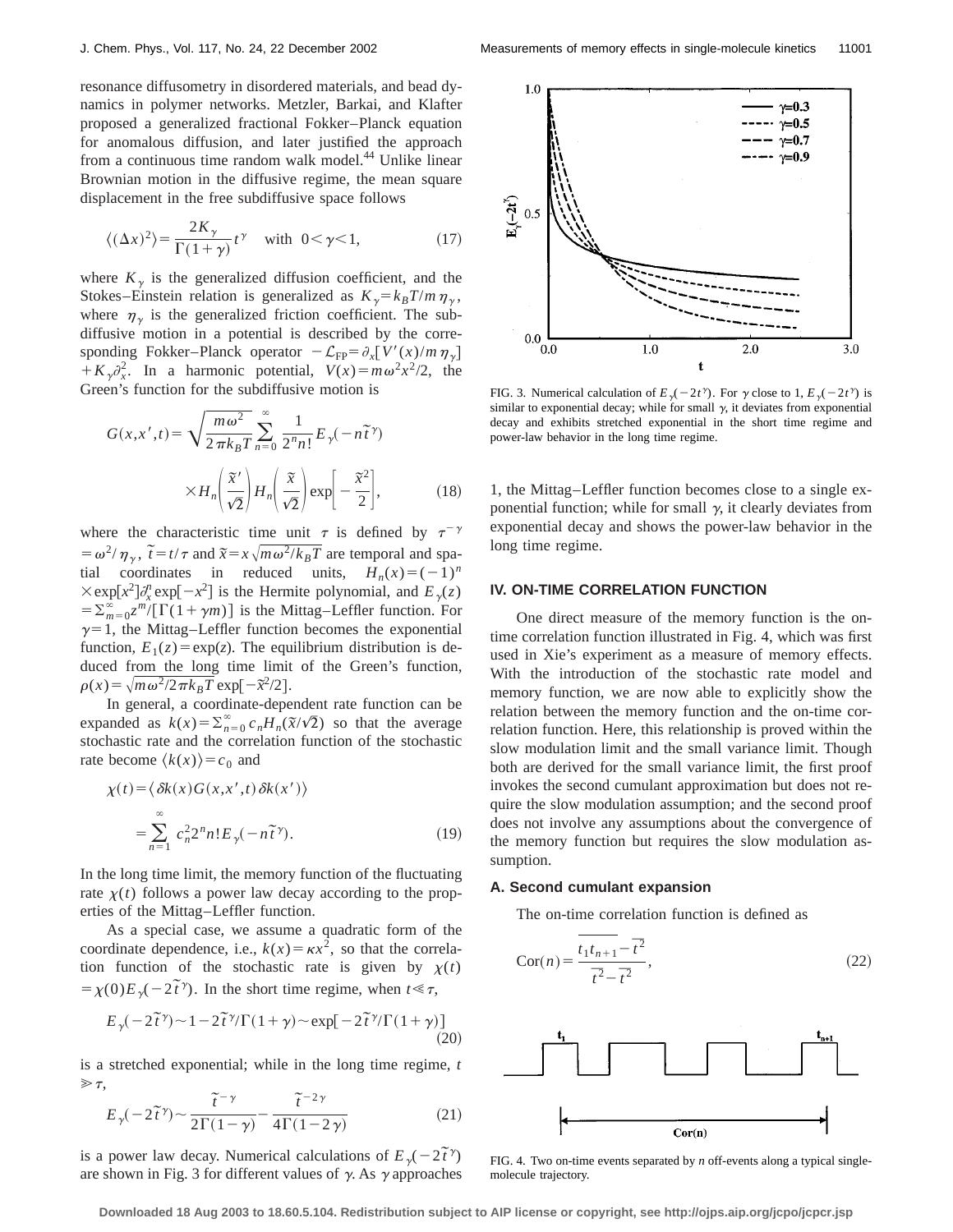

FIG. 5. An illustration of the reaction scheme for the evaluation of the generating function  $H(x)$ .

which is the cross-correlation function of two on-time events separated by  $n$  off-events. From Eq.  $(5)$  of Ref. 18, the joint probability distribution is given as

$$
f(t_1, t_{n+1}) = \sum K_a G_a(t_{n+1}) K_b \tilde{G}_b [K_a \tilde{G}_a K_b \tilde{G}_b]^{n-1}
$$
  
 
$$
\times K_a G_a(t_1) F_a,
$$
 (23)

so that

$$
\overline{t_1 t_{n+1}} = \int dt_1 \int dt_{n+1} f(t_1, t_{n+1}) t_1 t_{n+1}
$$

$$
= \langle [\tilde{G}_a K_a \tilde{G}_b K_a]^n \tilde{G}_a \rangle / k_a \tag{24}
$$

with  $\tilde{G} = \int_0^\infty G(t) dt$ . Here, the stochastic average is defined as  $\langle A \rangle = \sum A \rho_a / \sum \rho_a$ . To evaluate the on-time correlation function, we introduce a generating function  $H(x)$  $=\sum_{n=0}^{\infty} t_1 t_{n+1} x^n$ , where the  $n=0$  term is included for convenience and  $x \leq 1$  is assumed for convergence. Thus, we have

$$
k_a H(x) = \sum_{n=0} x^n \langle [\tilde{G}_a K_b \tilde{G}_b K_a]^n \tilde{G}_a \rangle
$$
  

$$
= \langle \tilde{G}_{aa}(x) \rangle = \int_0^\infty \langle G_{aa}(t, x) \rangle dt,
$$
 (25)

where the resummation similar to Eq.  $(2)$  is used. As illustrated in Fig. 5, the Green's function  $G_{aa}(t,x)$  corresponds to the following kinetics:

$$
\begin{pmatrix} \dot{\rho}_a(t) \\ \dot{\rho}_b(t) \end{pmatrix} = - \begin{pmatrix} \Gamma_a + K_a & -K_b \\ -xK_a & \Gamma_b + K_b \end{pmatrix} \begin{pmatrix} \rho_a(t) \\ \rho_b(t) \end{pmatrix},
$$
\n(26)

which describes the forward reaction with rate  $xK_a$ , the backward reaction with rate  $K_b$ , and the population depletion at the bright state with rate  $(1-x)K_a$ . For symmetric reactions with  $K_a = K_b = K$ , Eq. (26) is solved explicitly for a stochastic rate process  $K(t)$ , giving

$$
kH(x) = \int_0^\infty dt \frac{1}{2} \left\{ \exp\left( -(1 - \sqrt{x}) \int_0^t K(\tau) d\tau \right) + \exp\left( -(1 + \sqrt{x}) \int_0^t K(\tau) d\tau \right) \right\}
$$

$$
= \frac{1}{2} \int_0^\infty dt \{ \exp[-(1 - \sqrt{x})kt + (1 - \sqrt{x})^2 M(t)]
$$

$$
+ \exp[-(1 + \sqrt{x})kt + (1 + \sqrt{x})^2 M(t)] \}, \quad (27)
$$

where the second cumulant truncation is applied and  $M(t)$  is given as  $M(t) = \int_0^t \chi(\tau)(t-\tau)d\tau$ . Under the small variance condition, Eq.  $(27)$  is expanded to the leading order of  $M(t)$ , giving

$$
kH(x) = \int_0^\infty \{ [1 + M(t) + xM(t)] \cosh(kt\sqrt{x}) - 2\sqrt{x}M(t)\sinh(kt\sqrt{x})\} e^{-kt} dt.
$$
 (28)

This closed-form expression is then used to generate the moment in order of  $x^n$ , leading to  $k^2H(x) = \sum x^n [1 + I_{2n}]$  $+I_{2n-2}-2I_{2n-1}$ ] where  $I_m = \int_0^\infty d\tau M(\tau)(k\tau)^m e^{-kt}m!$ . Assuming that the memory function of the rate varies much slower than the rate process, the integral of  $M(\tau)$  can be approximated by the value of the first moment  $t_m = (m \cdot n)$  $(11)/k$ , that is  $I_m \approx M(t_m)$ . Then, the difference function becomes

$$
I_{2n} + I_{2n-2} - 2I_{2n-1} \approx M\left(\frac{2n+1}{k}\right) + M\left(\frac{2n-1}{k}\right) - 2M\left(\frac{2n}{k}\right)
$$

$$
\approx \frac{1}{k^2} \chi\left(\frac{2n}{k}\right),\tag{29}
$$

where the continuous limit is taken under the slow relaxation assumption. Combining Eqs.  $(22)$ – $(29)$ , we finally arrive at an approximate expression

$$
Cor(n) = \frac{\chi(2n/k)}{\chi(0)} = \frac{\chi(t_{\text{eff}})}{\chi(0)},
$$
\n(30)

indicating that the on-time correlation function is proportional to the memory function of the rate at the discrete time separation. The number of off-events in  $Cor(n)$  is translated into the average time separation between two events in  $\chi(t)$ . For asymmetric reactions, Eq.  $(30)$  can be generalized to  $Cor(n) = \chi(n/k_f + n/k_b)/\chi(0)$ , with the effective time separation  $t_{\text{eff}} = n/k_f + n/k_b$ . Although the final result in Eq. (30) is obtained approximately under the slow modulation limit, Eq.  $(29)$  is derived without this approximation and is therefore more general.

The generating function in Eq.  $(25)$  can be evaluated explicitly for the symmetric two-channel model illustrated in Fig.  $1(a)$ , giving

$$
H(x) = \frac{8\,\gamma k^2 + (1-x)(k^2 - k_d^2)k - 2\,\gamma k_d^2 (1+x)}{(1-x)k[(2\,\gamma k + k^2 - k_d^2)^2 - x(k^2 - k_d^2)^2]},\tag{31}
$$

where  $k = (k_1 + k_2)/2$  and  $k_d = (k_1 - k_2)/2$ . Expansion of the above-given expression in terms of *x* results in

$$
\operatorname{Cor}(n) = \left(\frac{k^2 - k_d^2}{k^2 - k_d^2 + 2k\gamma}\right)^{2n} \approx \left(\frac{k}{k + 2\gamma}\right)^{2n},\tag{32}
$$

where the approximation is introduced for  $k_d \ll k$ . In the slow relaxation limit, Eq. (32) reduces to  $Cor(n) \approx \exp(-4\gamma/k)$  $=exp(-2\gamma t_{\text{eff}})$ , which agrees with the memory function for the two-channel model  $\chi(t) = \chi(0) \exp(-2\gamma t)$ .

# **B. Slow modulation limit**

When conformational kinetics is much slower than reaction kinetics, each event can be approximated by a Poisson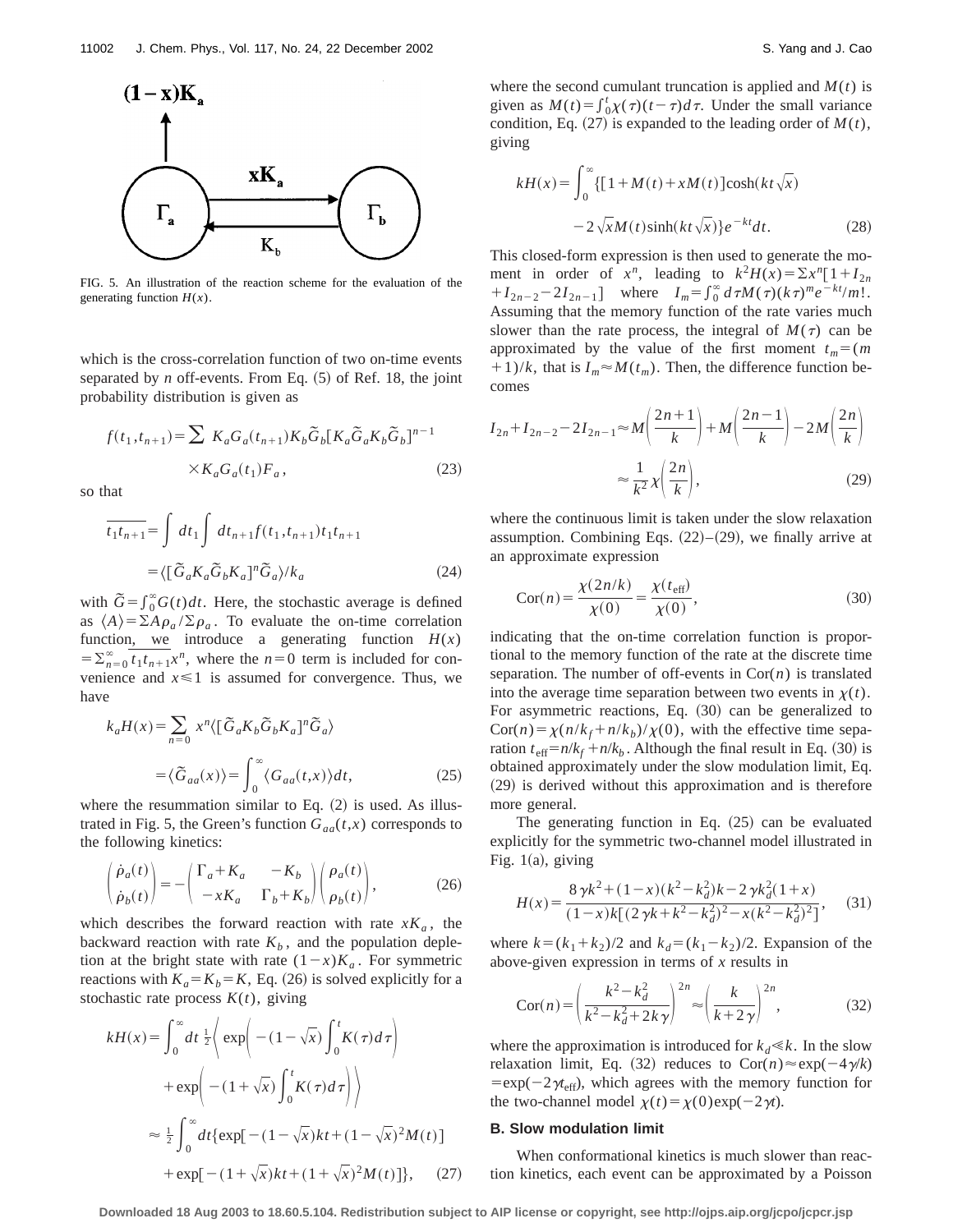process with a probability to jump from one channel to another. Since the on-time duration measures the rate constant for one event within this approximation, the on-time correlation function directly measures the correlation of the reaction rate. This simple reasoning leads to the following derivation.

For Eq.  $(7)$  in Ref. 21, the on-time correlation function  $t_1 t_{n+1}$  is given by

$$
\overline{t_1 t_{n+1}} = \frac{1}{k_a} \left\langle \left[ \frac{1}{K_a + \Gamma_a} K_b \frac{1}{K_b + \Gamma_b} K_a \right]^n \frac{1}{K_a + \Gamma_a} \right\rangle, \tag{33}
$$

where  $t_1$  and  $t_{n+1}$  are the time durations for the two on-time events separated by *n* off-time events. For simplicity, we consider the case when  $\Gamma_a = \Gamma_b = \Gamma$  such that the equilibrium distribution satisfies  $\Gamma \rho_a = \Gamma \rho_b = 0$ . Under this condition, two rate matrices  $K_a$  and  $K_b$  are proportional to each other<sup>21</sup> and we have  $(K_a + \Gamma)^{(-1)}\rho_a = K_a^{(-1)}\rho_a$ . Second-order expansion in terms of  $\delta K_a = K_a - k_a$  leads to

$$
\frac{1}{K_a + \Gamma} = \frac{1}{k_a + \Gamma + \delta K_a}
$$
\n
$$
\approx \frac{1}{k_a + \Gamma} \left( 1 - \delta K_a \frac{1}{k_a + \Gamma} + \delta K_a \frac{1}{k_a + \Gamma} \delta K_a \frac{1}{k_a + \Gamma} \right)
$$
\n(34)

and a similar expression for  $K_a(K_a+\Gamma)^{(-1)}$ . In the slow modulation limit, when the eigenvalues of  $\Gamma$  are much smaller than  $k_a$ , Eq.  $(33)$  can be evaluated with above-given approximations to give

$$
\overline{t_1 t_{n+1}} \approx \frac{1}{k_a^2} \left[ 1 + \left\langle \frac{\delta K_a}{k_a} \frac{k_a}{k_a + \Gamma} \frac{\delta K_a}{k_a} \right\rangle \right]
$$

$$
- \left\langle \frac{\delta K_a}{k_a} \frac{k_a}{k_a + \Gamma} \sum_{m=0}^{n-1} \left( \frac{k_b}{k_b + \Gamma} \frac{k_a}{k_a + \Gamma} \right)^m \right.
$$

$$
\times \left( 1 - \frac{k_b}{k_b + \Gamma} \frac{k_a}{k_a + \Gamma} \right) \frac{\delta K_a}{k_a} \right) \right]
$$

$$
\approx \frac{1}{k_a^2} + \frac{1}{k_a^2} \left\langle \frac{\delta K_a}{k_a} \exp\left[ \Gamma \left( \frac{n}{k_a} + \frac{n}{k_b} \right) \right] \frac{\delta K_a}{k_a} \right\rangle, \tag{35}
$$

where  $\chi(t) = \langle \delta K_a G(t) \delta K_a \rangle$  is the memory function for rate fluctuations, and only the leading order correlation of  $\delta K$  is retained approximately. Thus, the cross-correlation function of two on-time events separated by *n* off-time events is related to  $\chi(t)$  as

$$
Cor(n) = \frac{\overline{t_1 t_{n+1}} - \overline{t}^2}{\overline{t^2} - \overline{t}^2} = \frac{\chi(t_{\text{eff}})}{\chi(0)}
$$
(36)

with  $t_{\text{eff}} = n/k_a + n/k_b$ . In conclusion, in the slow modulation limit, the on-time correlation function is proportional to the memory function of rate fluctuations due to conformational dynamics.

## **C. Examples**

As a numerical example, we study the linear threechannel model illustrated in Fig.  $1(b)$  with



FIG. 6. A comparison of the on-time correlation function Cor(*n*) with the normalized memory function for the linear three-channel model,  $\exp(-2\gamma n/k)$ , for several values of rate variance  $\chi(0) = k_d^2$ . The threechannel model is defined in Eq. (37) with  $k=3.0$ ,  $\eta=1.0$ , and  $\gamma=0.5$ .

$$
\Gamma_a = \Gamma_b = \begin{pmatrix} \gamma & -\gamma & 0 \\ -\gamma & 2\gamma & -\gamma \\ 0 & -\gamma & \gamma \end{pmatrix},
$$
  
\n
$$
K_a = \eta K_b = \begin{pmatrix} k + \sqrt{3/2}k_d & 0 & 0 \\ 0 & k & 0 \\ 0 & 0 & k - \sqrt{3/2}k_d \end{pmatrix},
$$
\n(37)

which has a memory function  $\chi(t) = k_d^2 \exp(-\gamma t)$ . The conformational dynamics are the same for the two states, and the equilibrium coefficient  $\eta$  is the ratio between the backward and forward rate constants. We first consider a symmetric reaction with  $\eta=1.0$ . In Fig. 6, Cor(*n*) is plotted for the three-conformational-channel model defined in Eq.  $(9)$  with several values of  $k_d$  but with fixed k and  $\gamma$ . Evidently, the equivalence relation is approximately obeyed and the deviation from the theoretical prediction increases with the variance. In Fig. 7, the on-time correlation function is plotted for the same values of  $k$  and  $k_d$  but for three different values of  $\gamma$ . The agreement between the discrete Cor $(n)$  and the memory function  $exp(-2\gamma n/k)$  is reasonably accurate and improves as  $\gamma$  decreases. As an example of the asymmetric reaction, we take the ratio between the forward and backward rate constants as  $\eta=2.0$ . The on-time correlation function of the asymmetric linear three-channel model is plotted in Fig. 8 and is compared favorably with the memory function.

## **V. TWO-EVENT NUMBER DENSITY**

Time trajectories in single-molecule experiments provide detailed records of single-molecule events; therefore, statistical analysis of single-molecule trajectories can provide rich information of conformational dynamics. In addition to the on-time correlation function, we introduce here a new singlemolecule measurement: the number density of singlemolecule sequences. In a special experimental setup, short laser pulses are constantly applied on the reactant at a very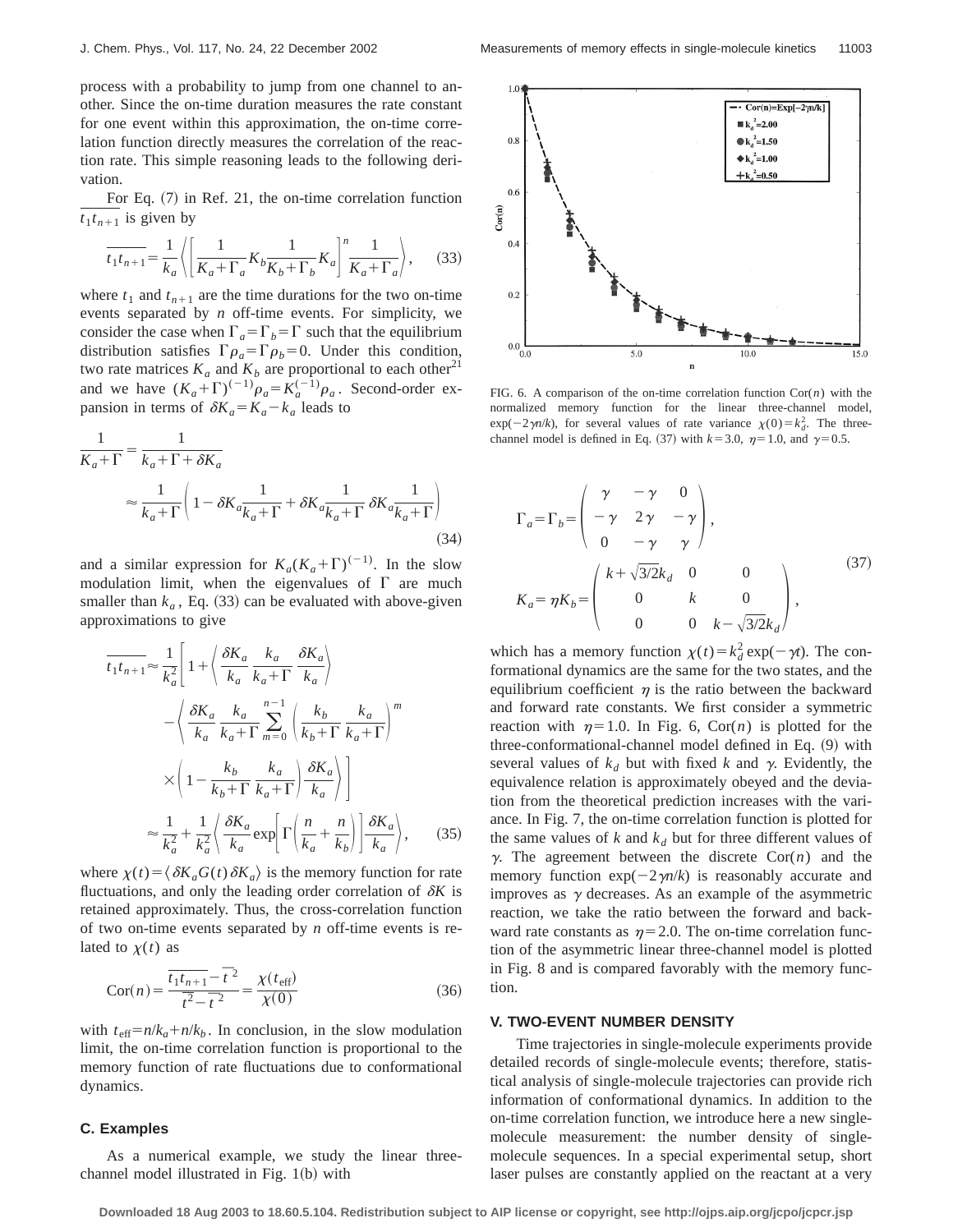

FIG. 7. A plot of the on-time correlation function  $Cor(n)$  for the same model as in Fig. 6 for several values of  $\gamma$ , along with the normalized memory function  $exp(-2\gamma n/k)$ .

high frequency so that the single reactive system is quickly pumped back to the bright state once oxidized to the dark state. As a result, a trajectory of on events are collected with instantaneous interuptions of dark events. Figure 9 illustrates a typical trajectory with a sequence of length *t*. The number density of on-time events is the probability distribution function of two events along a single-molecule sequence as a function of their time separation *t* regardless of the number of events in between. Here, a sequence is defined from the beginning of one event to the end of the same or another event. The two-event number density thus defined will be shown to be proportional to the memory function of the stochastic rate.

The reaction from the bright state to the dark state is denoted by the rate operator *K*, the conformational dynamics is governed by the operator  $\Gamma$ , and the stationary population distribution satisfies  $\Gamma \rho = 0$ . The number density  $N(t)$  with the time duration *t* is formulated in Laplace space as



FIG. 8. A comparison of the on-time correlation function Cor(*n*) with the effective memory function for an asymmetric reaction. The three-channel model is defined in Eq.  $(37)$  with the forward rates  $k_a = 3.0$ , the variance  $k_d=1/\sqrt{6.0}$ , and the equilibrium ratio  $\eta=2.0$ . The modulation kinetics is the same for both the bright and dark states.



FIG. 9. A sequence of on-events interrupted by instantaneous dark events for the case where the system is constantly pumped back to the bright state.

$$
\widetilde{N}(u) = \left\langle K \frac{1}{u + K + \Gamma} \left[ 1 - K \frac{1}{u + K + \Gamma} \right]^{-1} K \right\rangle / k
$$
  
=  $\frac{1}{k} \left\langle K \frac{1}{u + \Gamma} K \right\rangle = k \left[ \frac{1}{u} + \frac{1}{k^2} \left\langle \delta K \frac{1}{u + \Gamma} \delta K \right\rangle \right],$  (38)

where  $k = \langle K \rangle$  is the average rate and  $\delta K = K - k$  is the fluctuation of the rate. Thus, in the time domain, we have

$$
N(t) = k \left[ 1 + \frac{1}{k^2} \chi(t) \right],\tag{39}
$$

where  $\chi(t) = \langle \delta K \exp[-\Gamma t] \delta K \rangle$  is the memory function of the stochastic rate. It is important to note that the abovegiven relation is obtained without any approximation and thus provides an exact relation between the two-event number density  $N(t)$  and the memory function  $\chi(t)$  under this experimental setup. A related but approximate relation is discussed in Appendix C.

Similar quantities are defined in single-molecule experiments with both on and off times, as illustrated in Fig. 10. For simplicity, we consider the case with the same conformational dynamics for both bright and dark states, and assume detailed balance condition  $\Gamma \rho_a = \Gamma \rho_b = 0$ . Under this condition,  $K_a$  and  $K_b$  must be proportional to each other in order to exclude nonstationary effects or net current among different conformational channels. Then,  $N_{aa}(t)$  in Laplace space is

$$
\widetilde{N}_{aa}(u) = \frac{1}{k_a} \left\langle K_a \frac{1}{u + K_a + \Gamma} \right.\n \times \left[ 1 - K_b \frac{1}{u + K_b + \Gamma} K_a \frac{1}{u + K_a + \Gamma} \right]^{-1} K_a \right\rangle
$$
\n
$$
= \left\langle K_a (u + K_a + K_b + \Gamma)^{-1} (u + K_b + \Gamma) \right.
$$
\n
$$
\times (u + \Gamma)^{-1} K_a \rangle / k_a,
$$
\n(40)



FIG. 10. A sequence of on–off events with length *t* that starts and ends with on-time events along a typical single-molecule trajectory.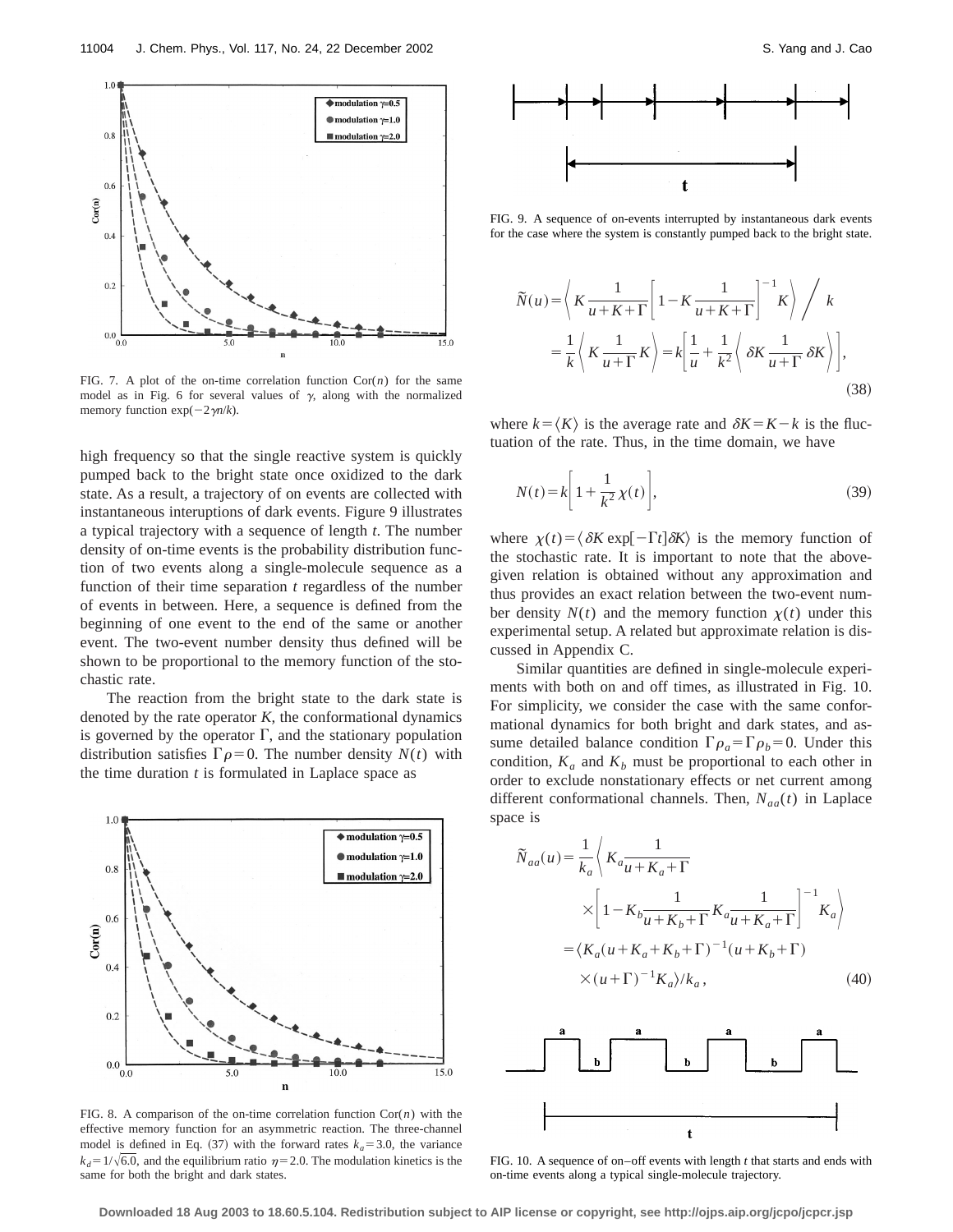where  $k_a = \langle K_a \rangle$  and  $k_b = \langle K_b \rangle$  are the average forward and backward rates. In the slow modulation limit, when the characteristic time in  $\Gamma$  is much greater than  $1/k_a$  and  $1/k_b$ , we have

$$
[u + K_a + K_b + \Gamma]^{-1} (u + K_b + \Gamma) \approx \begin{cases} k_b / (k_a + k_b) & \text{when } u \ll k_a, k_b \\ (u + K_a + K_b)^{-1} (u + K_b) & \text{when } u \ge k_a, k_b, \end{cases}
$$
 (41)

where  $K_a \propto K_b$  is applied and  $\Gamma$  is ignored due to the separation of conformational and reaction time scales. Combining the above two equations, we have

$$
\widetilde{N}_{aa}(u) \approx \begin{cases} k_b \langle K_a(u+\Gamma)^{-1} K_a \rangle / [k_a(k_a+k_b)] & \text{when } u \ll k_a, k_b \\ \langle K_a[k_bu^{-1}+k_a(u+K_a+K_b)^{-1}]K_a \rangle / [k_a(k_a+k_b)] & \text{when } u \ge k_a, k_b, \end{cases}
$$
\n
$$
(42)
$$

or, in the time domain,

$$
N_{aa}(t) \approx \begin{cases} \frac{k_a k_b}{k_a + k_b} \left[ 1 + \frac{1}{k_a^2} \chi_{aa}(t) \right], & k_a t, k_b t \ge 1\\ \frac{k_b}{k_a (k_a + k_b)} \langle K_a K_a \rangle + \frac{1}{k_a + k_b} \langle K_a \exp[-(K_a + K_b)t] K_a \rangle, & k_a t, k_b t \le 1, \end{cases}
$$
(43)

where  $\chi_{aa}(t) = \langle \delta K_a \exp[-\Gamma t] \delta K_a \rangle$  is the memory function of the stochastic rate.

The central result of this section, Eqs.  $(40)$  and  $(43)$ , leads to several observations:

 $(1)$  In a Poisson process, there is no memory, i.e.,  $\chi(t)$ =0 and  $\delta K_a = \delta K_b = 0$ , the number density  $N_{aa}(t)$  is given by the Eq.  $(43)$  as

$$
N_{aa}(t) = \frac{k_a k_b}{k_a + k_b} + \frac{k_a^2}{k_a + k_b} \exp[-(k_a + k_b)t],
$$
 (44)

which decays to the constant plateau  $k_a k_b / (k_a + k_b)$  in the long time limit.

 $(2)$  With a separation of time scales implied by the slow modulation condition, the initial fast decay of the number density is followed by the slow decay. The plateau value of the slow decay in the number density is the constant for the Poisson process:  $\lim_{t\to\infty} N_{aa}(t) = k_a k_b / (k_a + k_b)$ . Hence, the slow decay to this constant allows us to map out the memory function

$$
\frac{N_{aa}(t) - N_{aa}(\infty)}{N_{aa}(\infty)} \approx \frac{\chi_{aa}(t)}{k_a^2},\tag{45}
$$

which is more accurate than the on-time correlation function.

 $(3)$  In the short time limit, the rate fluctuates on a time scale much greater than the measurement time *t* under the slow modulation condition so that each reaction channel evolves independently. As a result, the short time limit in Eq.  $(43)$  is equivalent to the inhomogenous evarage of the number density associated with each reaction channel.

(4) In the limit of  $k_b \rightarrow \infty$ ,  $N_{aa}(t) \rightarrow k_a[1 + \chi_{aa}(t)/k_a^2]$ recovers exactly the previous result in Eq. (39) when laser pulses constantly pump the single molecule from the dark state back to the bright state.

Following the same derivation,  $N_{bb}(t)$ ,  $N_{ba}(t)$ , and  $N_{ab}(t)$  can be obtained as

$$
N_{bb}(t) \approx \begin{cases} \frac{k_a k_b}{k_a + k_b} \Bigg[ 1 + \frac{1}{k_b^2} \chi_{bb}(t) \Bigg], & k_a t, k_b t \ge 1\\ \frac{k_a}{k_b (k_a + k_b)} (\langle K_b K_b \rangle + \langle K_b \exp[-(K_a + K_b)t] K_b \rangle), & k_a t, k_b t \le 1, \end{cases}
$$
(46)

$$
N_{ab}(t) \approx \begin{cases} \frac{k_a k_b}{k_a + k_b} \left[ 1 + \frac{1}{k_a k_b} \chi_{ab}(t) \right], & k_a t, k_b t \ge 1\\ \frac{1}{k_a + k_b} (\langle K_a K_b \rangle - \langle K_a \exp[-(K_a + K_b)t] K_b \rangle), & k_a t, k_b t \le 1. \end{cases}
$$
(47)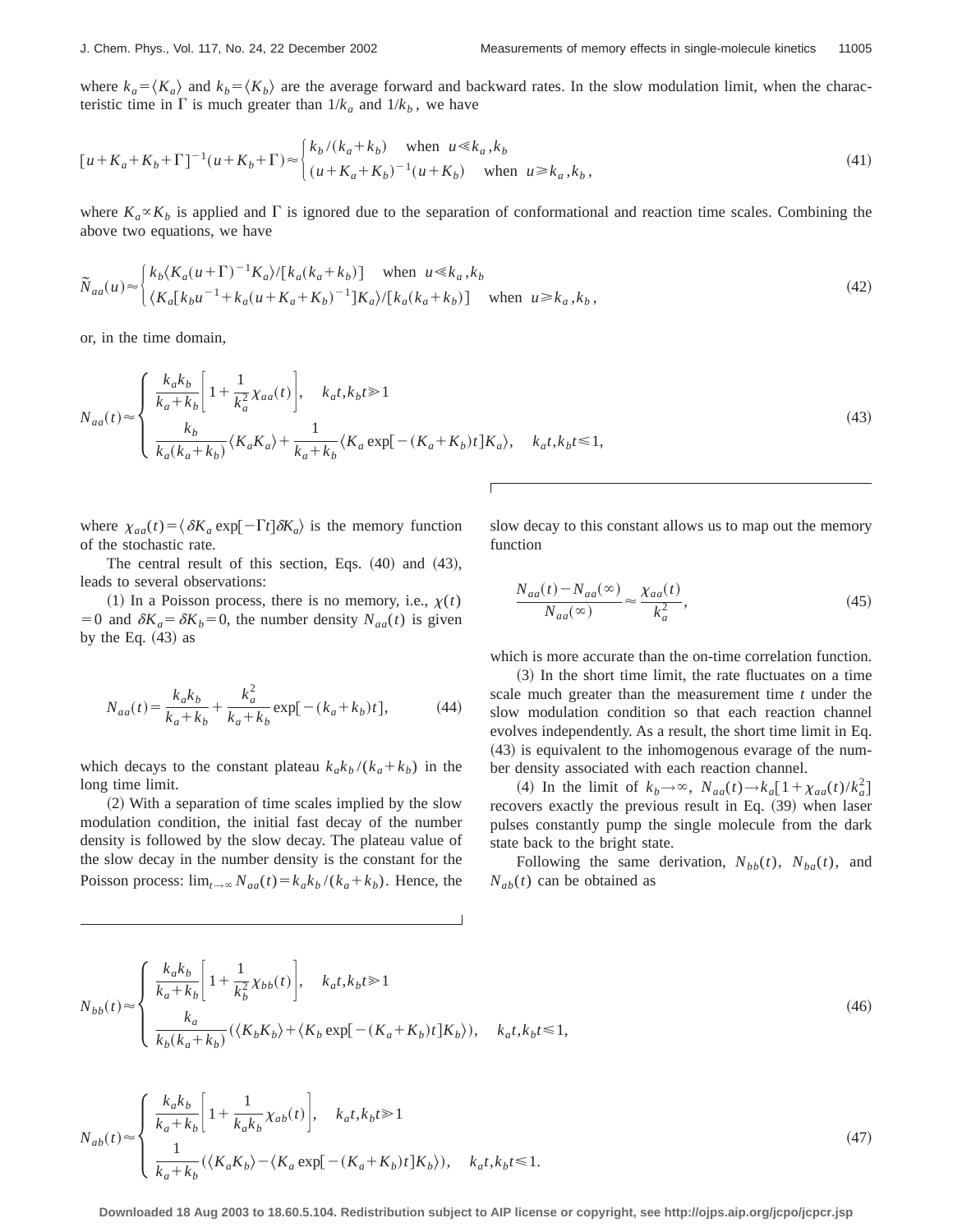Note that  $N_{ab}(t) = N_{ba}(t)$  reflects the time reversal symmetry in the counting. From Eq.  $(47)$ , the short time limit of  $N_{ab}(t)$  equals zero, which is due to the zero probability for finding a zero length duration starting with an on-time event and ending with an off-time event. In contrast, the initial value of the on–on number density is  $N_{aa}(0) = \langle K_a^2 \rangle / k_a$ , which is proportional to the mean square of the forward rate.

As a numerical example, we calculate the quantities  $N_{aa}(t)$  and  $\chi_{aa}(t)$  for the linear three-channel model as we used for Cor(*n*) with  $K_b = \eta K_a$ . Under these parameters, the memory function  $\chi_{aa}(t)/k_a^2 = k_d^2 \exp(-\gamma t)/k^2$ , and  $k_a k_b/(k_a)$  $+k_b$ ) =  $\eta k/(\eta+1)$ . The approximate expression in Eq. (43) and the exact expression in Eq.  $(40)$  are calculated and compared in Fig.  $11(a)$  for the short time regime and in Fig.  $11(b)$ for the long time regime, respectively. As shown in the figures,  $N_{aa}(t)$  calculated with Eq. (40) decays sharply within a short time scale. The initial value of  $N_{aa}(t)$  can be deduced from Eq. (43) in the limit  $t \rightarrow 0$ , giving  $N_{aa}(t \rightarrow 0)$  $=$  $\langle K_b K_b \rangle / k_b = \eta k(1 + k_d^2 / k^2)$ , which agrees well with the calculated value. The predictions from Eq.  $(43)$  fit the curve of the  $N_{aa}(t)$  from Eq. (40) over a wide range of time scales.



FIG. 11. Comparison between  $N_{aa}(t)$  from Eqs. (40) and (43) for a linear three-channel reaction with  $k=3.0$ ,  $k_d=1/\sqrt{6}$ ,  $\gamma=0.1$ , and  $\eta=2.0$ . (a) The short-time approximation  $N_{aa}(t)$  given in Eq. (43) agrees well with the result calculated from Eq. (40) in the short time regime. (b) The long-time approximation  $N_{aa}(t)$  given in Eq. (43) agrees with the result from Eq. (40) over a wide range of time scales except for the short short time period.



FIG. 12. Density probability distribution function of on–off sequence  $N_{ab}(t)$  for the same model used in Fig. 11. (a) The short-time approximation  $N_{ab}(t)$  given in Eq. (47) agrees well with the exact result in the short time regime. (b) The long-time approximation  $N_{ab}(t)$  given in Eq. (47) agrees with the exact result over a wide range of time scales except for the short short time period.

Similar observation can be made for  $N_{ab}(t)$  in Fig. 12, which has a zero initial value. The only difference is that the initial value of  $N_{ab}$  is zero, because the on–off sequence involves at least one on event and one off event.

#### **VI. CONCLUSION**

In summary, we have rigorously established the stochastic rate approach in the interaction representation of the modulated reaction model. The cross correlation of the stochastic rate defines the memory function and characterizes the rate process. The memory function can be decomposed into the normal modes of conformational fluctuations and directly probes the fundamental mode of environments in the long time limit.

Within this formalism, we study two direct singlemolecule measurements of the memory function of the fluctuating rate. The correlation of two on-time events separated by a given number of off events is shown to be proportional to the memory function evaluated at the discretized average time separation between the two on-time events. The relaxation to the asympototic value of the two-event number den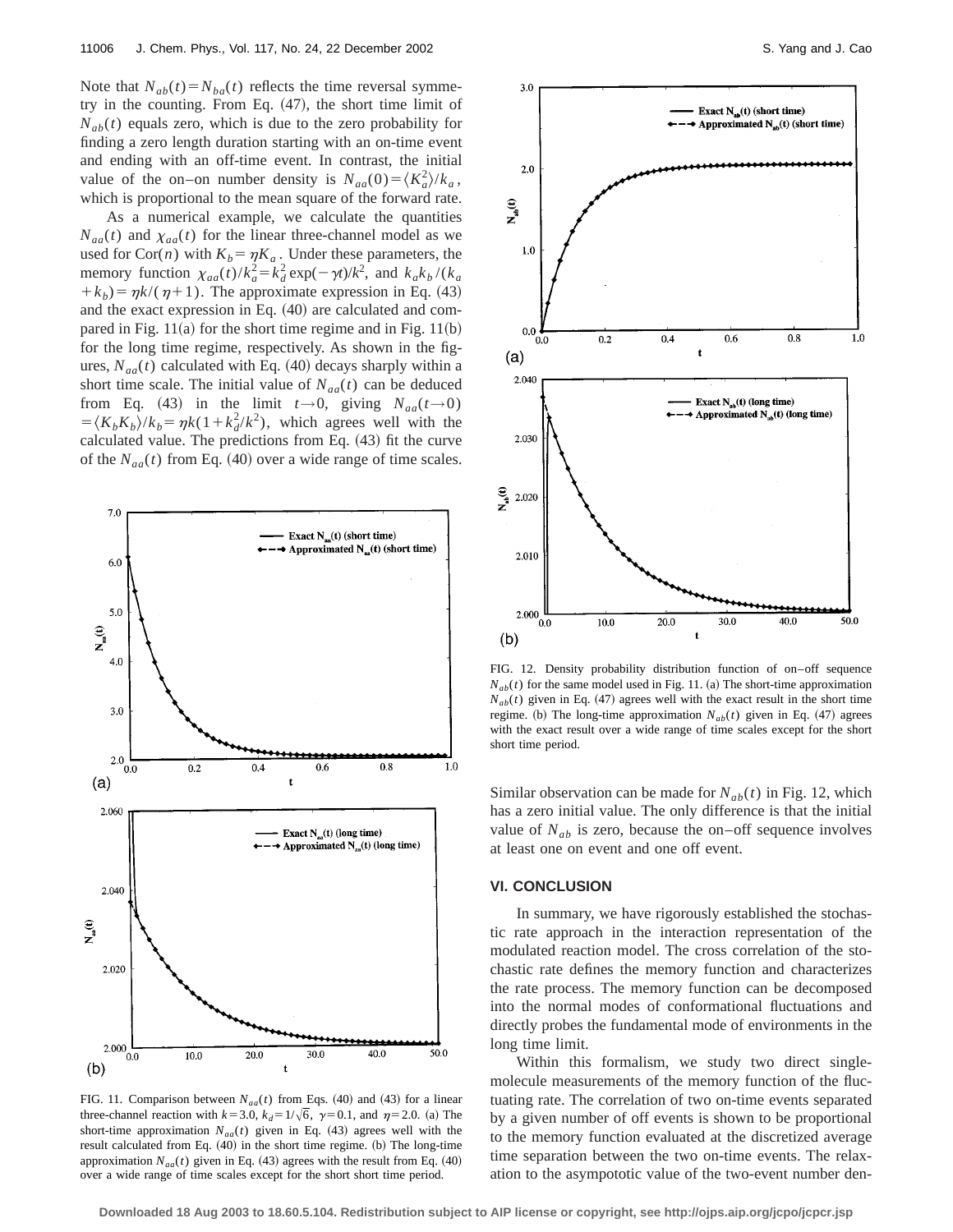sity is shown to be proportional to the memory function, thus allowing us to obtain the memory function over the complete time domain except for the initial time. The on-time correlation function has been used in analyzing single-molecule data, whereas the number density proposed here is a new quantity that has not been used yet. The same formalism also leads to the explicit derivation of the echo in the two-event joint probability distribution function (see Appendix A). The three complementary measurements (two-event echo, ontime correlation, and number density) are experimentally feasible and will help to quantify conformational dynamics in single-molecule kinetics.

## **ACKNOWLEDGMENTS**

This research is supported by the AT&T Research Fund Award and the NSF Career Award. We thank Barkai, Sung, Xie and his group for discussions and suggestions.

## **APPENDIX A: FRET MEASUREMENTS OF CONFORMATIONAL KINETICS**

The fine time resolution of single-molecule fluorescence resonant energy transfer (FRET) leads to snapshots of conformation kinetics. To see this point, we write the survival probability as

$$
S(t) = \int dr_0 \exp[-(\Gamma + K)t] \rho(r_0)
$$
  
= 
$$
\int dr_0 \left\langle \exp\left[-\int_0^t K(\tau) d\tau \right] \right\rangle_0 \rho(r_0),
$$
 (A1)

where  $r_0$  represents the initial conformational configuration and the average is a conditional average for a given initial condition. Here, *K* governs the decay lifetime used to probe conformational kinetics and depends on conformational configurations as  $k(r)$ . Depending on the probing process,  $k(r)$ can be the energy transfer rate or the electron transfer rate. In the second expression,  $K(\tau) = k[r(\tau)]$  is determined by the conformational trajectory starting from the initial condition  $r<sub>0</sub>$ . To first order in cumulant expansion, we have

$$
S(t) \approx \int dr_0 \exp\left[-\int_0^t \langle k[r(\tau)]\rangle_0 d\tau\right] \rho(r_0),\tag{A2}
$$

where  $\langle k[r(\tau)]\rangle_0$  is the average of all conformational trajectories starting from  $r_0$ . Let us assume that the conformational coordinate follows Gaussian dynamics  $\langle r(t) \rangle = 0$  and  $\langle r(t)r(0)\rangle = \langle r^2 \rangle \phi(t)$ . Then, the average rate at time *t* in Eq.  $(A2)$  is given by

$$
\langle k[r(\tau)]\rangle_0 = \frac{1}{\sqrt{2\pi\Delta}} \int d\xi k[r_0\phi(t) + \xi] \exp[-\xi^2/2\Delta],
$$
\n(A3)

where  $\xi$  is the Gaussian variable and  $\Delta = \langle r^2 \rangle [1 - \phi^2(t)]$  is the Gaussian width. Evidently, if the decay rate is much faster than the conformational relaxation time scale, we approximately write  $S(t) = \int \rho(r_0) \exp[-tk(r_0)] dr_0$ , which is an inhomogeneous average of the equilibrium distribution. In this case, we obtain both fine time and spatial resolution. If the decay rate is slow in comparison to conformational coordinates, then the trajectory average in Eq.  $(A2)$  reduces the spatial resolution while still maintaining the temporal resolution.

We now consider the correlation of two lifetimes separated by time *t*. Assuming the fast decay limit, we write the lifetime correlation function as

$$
\operatorname{Cor}(t) = \left\langle \delta \frac{1}{K} \exp(-\Gamma t) \delta \frac{1}{K} \right\rangle / \left\langle \left( \delta \frac{1}{K} \right)^2 \right\rangle, \tag{A4}
$$

where the ensemble average is defined for the equilibrium conformation distribution. If the variance of the rate  $\delta K$  is much smaller than the average rate  $\langle k \rangle$ , we have

$$
\operatorname{Cor}(t) \approx \frac{\langle \delta K \exp(-\Gamma t) \, \delta K \rangle}{\langle \delta K^2 \rangle} = \frac{\chi(t)}{\chi(0)},\tag{A5}
$$

where the memory function  $\chi(t)$  is defined similarly as in Eq.  $(11)$ . Evidently, the general relation between the on-time correlation function and the memory function remains valid for the simpler case discussed in this appendix.

# **APPENDIX B: TWO-EVENT JOINT PROBABILITY DISTRIBUTION FUNCTION**

The two-event echo was explored extensively in a recent publication, where an expression for the echo is obtained through the Gaussian approximation. $21$  However, the Gaussian rate model is determined by mapping the survival probability computed from the modulated reaction model. The rigorous definition of the stochastic rate in Sec. III quantifies the mapping and allows us to establish the two-event echo phenomena in a broad context.

Without loss of generality, our analysis is carried out for symmetric reactions with  $\Gamma_a = \Gamma_b = \Gamma$  and  $K_a = K_b = K$ . Numerical calculations of the asymmetric reaction in Sec. IV suggest that the conclusions drawn for symmetric reactions hold for asymmetric reactions. The symmetric reaction can be understood as the limiting case of fast backward rate processes. Applying the Gaussian stochastic approximation to symmetric reactions, we obtain the single-event distribution function

$$
kf(t) = \langle K \exp(-Kt - \Gamma t)K \rangle
$$
  
\n
$$
\approx \{ [k - L(t)]^2 + \chi(t) \} \exp[-kt + M(t)]
$$
 (B1)

and the joint distribution function for adjacent on–off events

$$
kf(t_1, t_2) = \langle K \exp(-Kt_1 - \Gamma t_1)K \exp(-Kt_2 - \Gamma t_2)K \rangle
$$
  
\n
$$
\approx \{[\chi(t_1) + \chi(t_2)][k - L(t_1 + t_2)] + [k - L(t_1) - L(t_2)]\chi(t_1 + t_2) + [k - L(t_1 + t_2)]^2[k - L(t_1) - L(t_2)]\}
$$
  
\n
$$
\times \exp[-k(t_1 + t_2) + M(t_1 + t_2)], \quad (B2)
$$

where  $L(t) = \int_0^t \chi(\tau) d\tau$ . Under the small variance condition, the difference function  $\delta(t_1, t_2) = f(t_1, t_2) - f(t_1) f(t_2)$  is approximated by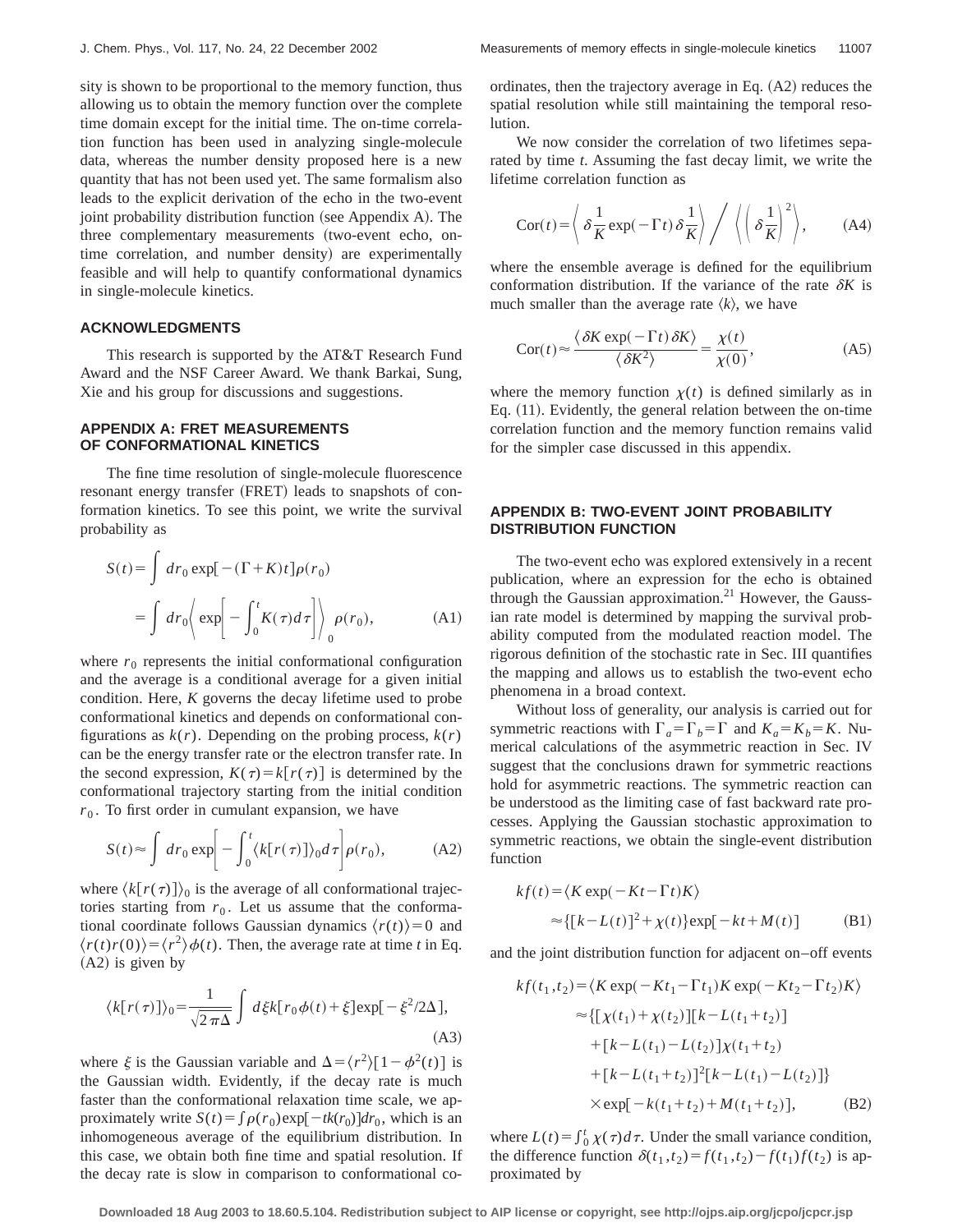$$
\delta(t_1, t_2) \approx \chi(0) \exp[-k(t_1 + t_2)] \{ \chi(t_1 + t_2) + k[L(t_1) + L(t_2) - 2L(t_1 + t_2)] - k^2[M(t_1) + M(t_2) - M(t_1 + t_2)] \},
$$
\n(B3)

which is in the linear order of  $\chi(0)$ . For further analysis, we assume a single exponential decay form,  $\chi(t) = \chi(0)$  $\times$ exp( $-\lambda t$ ), so that

$$
\delta(t_1, t_2) \approx \chi(0) \frac{\exp[-(k+\lambda)(t_1+t_2)]}{\lambda^2} (k+\lambda - ke^{2\lambda t_1})
$$
  
×(k+\lambda - ke^{2\lambda t\_2}). (B4)

Then, the difference function has a maximum at the echo time

$$
t_e = \frac{2}{\lambda} \ln \frac{k + \lambda}{k},\tag{B5}
$$

and a minimum at the focal time, which is half the echo time,  $2t_f = t_e$ . The difference function also has a minimum along the  $t_1$  axis and the  $t_2$  axis at the focal time  $t_e$ . The small variance expansion implies that the echo amplitude is proportional to the variance of the reaction rate. These features have been confirmed in Ref. 21 with an extensive calculation of multiple channel models and the continuous diffusion controlled reaction model. The prediction of the focal time in the single-event distribution function and of the recurrent behavior in the two-event distribution function helps reveal the nature of conformational landscapes. Similar to the photon echo phenomenon, the recurrence can be understood as the echo signal due to the inhomogeneous distribution of environments, and the conformational modulation can be understood as dephasing.21 Analogous to motional narrowing, in the fast modulation limit, the echo signal vanishes, and the single exponential law is recovered. The height of the echo signal and its position vary with the modulation rate and can be a sensitive probe of the dynamics disorder resulting from conformational fluctuations.

# **APPENDIX C: ON-TIME CORRELATION FUNCTION AS A FUNCTION OF TEMPORAL SEPARATION**

The moments of on-time events associated with number counting also provide a direct measure of the correlation function of the stochastic rate. As an example, we consider the experimental setup where laser pumping from dark states is constantly applied. In the ensemble of sequences with length *t*, as shown in Fig. 9, the joint distribution function of the first and last on-time events can be expressed as

$$
f(t_1, t, t_2) = [k_s N(t)]^{-1} \Bigg\langle \sum_{n=0}^{\infty} K G(t_2)
$$
  
 
$$
\times \int dt_1 \cdots \int dt_n K G(t - t_1 - \cdots
$$
  
 
$$
-t_n) K G(t_1) \cdots K G(t_n) K G(t_1) K \Bigg\rangle, \qquad (C1)
$$

where  $G(t) = \exp[-(K+\Gamma)t]$  denotes the evolution of a single on-time event and  $N(t)$  is the number density of such sequences. In this ensemble of these sequences, the average on-time of the first event is given as

$$
\overline{t_2}(t) = \int_0^\infty dt_1 \int_0^\infty t_2 dt_2 f(t_1, t, t_2)
$$
\n
$$
\approx \frac{1}{N(t)} + \mathcal{O}\left(\frac{|\Gamma|}{k_s}\right) \frac{\chi(t)}{k_s^2},\tag{C2}
$$

where  $1/|\Gamma|$  is defined as the slowest time scale of the conformation dynamics and the small variance of rate fluctuations is assumed in the calculation. So  $t_2(t)$  is approximately  $1/N(t)$  to the zeroth order of the slow modulation limit when  $|\Gamma| \ll k_s$ , and  $t_1(t)$  can be shown as the same. The cross moment of these two on-time events is

$$
\overline{t_1 t_2}(t) = \int_0^\infty t_1 dt_1 \int_0^\infty t_2 dt_2 f(t_1, t, t_2)
$$

$$
\approx \frac{1}{k_s N(t)} + \mathcal{O}\left(\frac{|\Gamma|}{k_s}\right)^2 \frac{\chi(t)}{k_s^2},\tag{C3}
$$

so that  $t_1t_2(t) \approx 1/k_sN(t)$  to the zeroth order of  $|\Gamma|/k_s$ . Applying the expression of the number density of such sequences  $N(t)$  in Eq. (39), the correlation between these two on-time events Cor(*t*) is

$$
Cor(t) = \frac{\overline{t_1 t_2}(t) - \overline{t_1}(t)\overline{t_2}(t)}{t_1 t_2(0) - \overline{t_1}(0)\overline{t_2}(0)}
$$
  
= 
$$
\frac{1/[k_s N(t)] - [1/N(t)]^2}{1/[k_s N(0)] - [1/N(0)]^2} \approx \chi(t)/k_s^4,
$$
 (C4)

which provides another way to measure the memory function of the stochastic rate. The correlation function Cor(*t*) defined here is different from the  $Cor(n)$  discussed in Sec. IV. First,  $Cor(n)$  is a disrectized function of the number of events while  $Cor(t)$  is a continuous function of time. Second,  $Cor(n)$  is an event-averaged quantity, which is averaged over all time separations with a given number of intermediate events. Evidently,  $Cor(t)$  and  $N(t)$  are mixed average of events and time, whereas the average of  $Cor(t)$  is performed over all the sequences with length *t*.

- <sup>1</sup>T. Bache, W. E. Moerner, M. Orrit, and U. P. Wild, *Single-molecule Op-*
- *tical Detection, Imaging and Spectroscopy* (VCH, Berlin, 1996).  $2$ X. S. Xie and J. K. Trautman, Annu. Rev. Phys. Chem.  $49$ ,  $441$  (1998).
- <sup>3</sup>W. E. Moerner and M. Orrit, Science 283, 1670 (1999).
- 
- 4L. Edman, U. Mets, and R. Rigler, Proc. Natl. Acad. Sci. U.S.A. **93**, 6710  $(1996).$
- 5Y. Jia, A. Sytnik, L. Li, S. Vladimirov, B. S. Cooperman, and R. M. Hochstrasser, Proc. Natl. Acad. Sci. U.S.A. 94, 7932 (1997).
- 6T. Ha, A. Y. Ting, J. Liang, A. A. Deniz, D. S. Chemla, P. G. Schultz, and S. Weiss, Chem. Phys. 247, 107 (1999).
- 7C. G. Baumann, V. A. Bloomfield, S. B. Smith, C. Bustanmante, M. D. Wang, and S. M. Block, Biophys. J. 78, 1965 (2000).
- <sup>8</sup> P. Reilly and J. L. Skinner, Phys. Rev. Lett. **71**, 4257 (1993).
- <sup>9</sup>F. L. H. Brown and R. J. Silbey, J. Chem. Phys. **108**, 7434 (1998).
- $10E$ . Geva and J. L. Skinner, Chem. Phys. Lett. **288**, 225 (1998).
- <sup>11</sup>K. Weston, P. J. Carson, H. Metiu, and S. K. Buratto, J. Chem. Phys. **109**, 7474 (1998).
- <sup>12</sup> J. Wang and P. Wolynes, J. Phys. Chem. **100**, 1129 (1996).
- $13$  J. N. Onuchic, J. Wang, and P. G. Wolynes, Chem. Phys. **247**, 89 (1999).